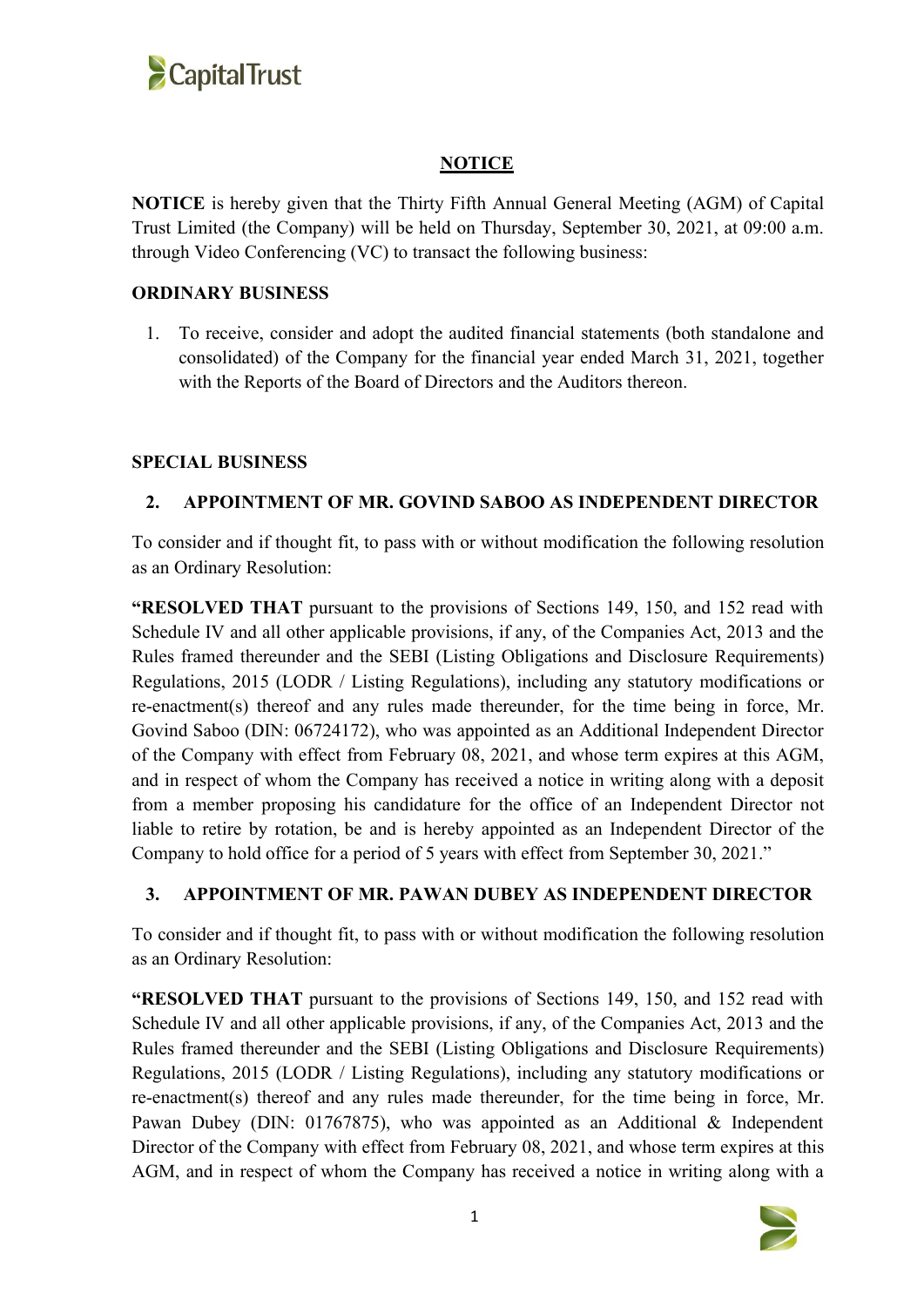

deposit from a member proposing his candidature for the office of an Independent Director not liable to retire by rotation, be and is hereby appointed as an Independent Director of the Company to hold office for a period of 5 years with effect from September 30, 2021."

# **4. RAISING OF FUNDS THROUGH VARIOUS OPTIONS INCLUDING QUALIFIED INSTITUTIONAL PLACEMENT/ NON CONVERTIBLE DEBENTURES UPTO RS. 1000 CRORES.**

To consider and if thought fit, to pass with or without modification the following resolution as a Special Resolution:

"**RESOLVED THAT** pursuant to the provisions of Sections 42 and 62, and other applicable provisions, if any, of the Companies Act, 2013 (including any statutory modification or re-enactment thereof, for the time being in force) and the applicable rules thereunder and also including any relevant provisions of the Companies Act, 1956 to the extent that such provisions of the Companies Act, 1956 have not been superseded by the Companies Act, 2013 (the "**Companies Act**"), the provisions of the Memorandum of Association and Articles of Association of the Company, and in accordance with any other applicable law or regulation, in India or outside India, including without limitation, the provisions of the Securities and Exchange Board of India (Issue of Capital and Disclosure Requirements) Regulations, 2009, as amended (the "**SEBI ICDR Regulations**"), the Securities and Exchange Board of India (Listing Obligations and Disclosure Requirements) Regulations, 2015 ("**SEBI LODR Regulations**"), the listing agreements entered into with the respective stock exchanges where the shares of the Company are listed (the "**Stock Exchanges**"), the provisions of the Foreign Exchange Management Act, 1999, as amended ("**FEMA**"), including the Foreign Exchange Management (Transfer or Issue of Security by a Person Resident Outside India) Regulations, 2000, as amended, the Issue of Foreign Currency Convertible Bonds and Ordinary Shares (Through Depository Receipt Mechanism) Scheme, 1993, as amended (the "**FCCB Scheme**"), the Depository Receipts Scheme, 2014, the Consolidated Foreign Direct Investment Policy issued by the Department of Industrial Policy and Promotion, Ministry of Commerce and Industry, Government of India from time to time, and in accordance with the rules, regulations, guidelines, notifications, circulars and clarifications issued from time to time by the Government of India ("**GOI**"), the Reserve Bank of India ("**RBI**"), the Securities and Exchange Board of India ("**SEBI**"), the Registrar of Companies (the "**RoC**"), the Stock Exchanges, and/ or any other competent authorities and subject to any required approvals, consents, permissions and/or sanctions from the Ministry of Finance (Department of Economic Affairs), the Ministry of Commerce and Industry (Foreign Investment Promotion Board / Secretariat for Industrial Assistance), SEBI, the RoC, RBI and any other appropriate statutory, regulatory or other authority and subject to such conditions and modifications as may be prescribed, stipulated or imposed by any of them while granting such approvals, consents, permissions and/or sanctions, the consent of the shareholders of the company be and is hereby accorded to Board of Directors of the Company (hereinafter called the "**Board**" which term shall be deemed to include any committee which the Board has constituted, to create, issue, offer and allot (including with provisions for reservation on firm and /or competitive basis, of such part of issue and for

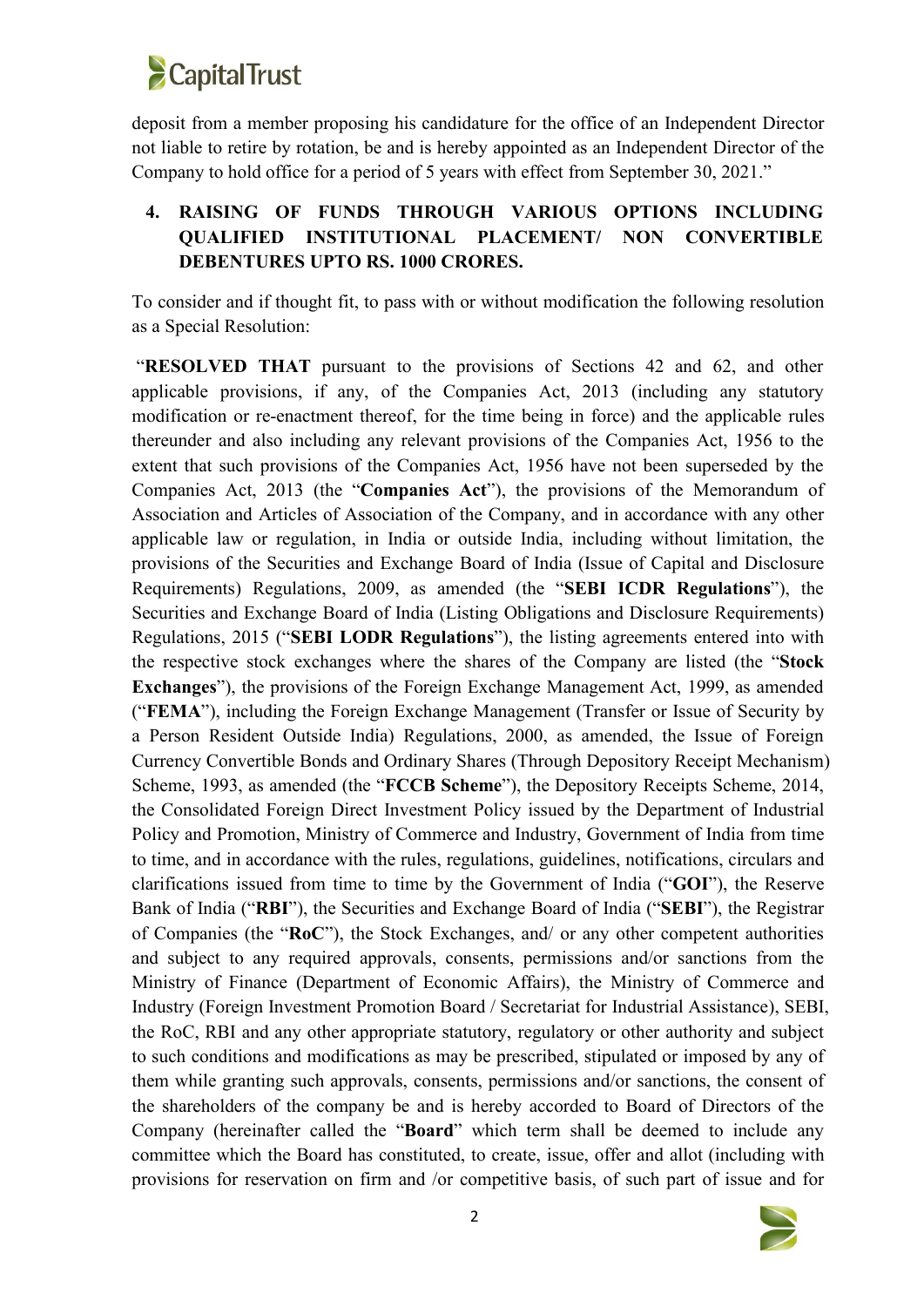# **CapitalTrust**

such categories of persons including employees of the Company, as may be permitted under applicable law), either in India or in the course of international offering(s) in one or more foreign markets, equity shares of the Company with a face value of Rs. 10 each (Rupees Ten only) (the "**Equity Shares**"), global depository receipts ("**GDRs**"), American depository receipts ("**ADRs**"), foreign currency convertible bonds ("**FCCBs**") and/or other financial instruments convertible into or exchangeable for Equity Shares (including warrants, or otherwise, in registered or bearer form), fully convertible debentures, partly convertible debentures, non-convertible debentures ("**NCDs**") with warrants and/or any security convertible into Equity Shares with or without voting/special rights and/or securities linked to Equity Shares and/or securities with or without detachable warrants with right exercisable by the warrant holder to convert or subscribe to Equity Shares pursuant to a green shoe option, if any (all of which are hereinafter collectively referred to as the "**Securities**") or any combination of Securities, in one or more tranches, whether Rupee denominated or denominated in foreign currency, through public and/or private offerings, including without limitation through a qualified institutions placement ("**QIP**") (in accordance with Chapter VIII of the SEBI ICDR Regulations), or any combination thereof or by the issue of prospectus and/or placement document and/or other permissible/requisite offer document to any eligible person(s), including but not limited to qualified institutional buyers (as defined in the SEBI ICDR Regulations) ("**QIBs**") in accordance with Chapter VIII of the SEBI ICDR Regulations, or otherwise, foreign/resident investors (whether institutions, incorporated bodies, mutual funds, individuals or otherwise), venture capital funds (foreign or Indian), alternative investment funds, foreign institutional investors, foreign portfolio investors, Indian and/or bilateral and/or multilateral financial institutions, non-resident Indians, stabilizing agents, state industrial development corporations, insurance companies, provident funds, pension funds and/or any other categories of investors whether or not such investors are members of the Company (collectively referred to as the "**Investors**"), as may be decided by the Board at its discretion and permitted under applicable laws and regulations for an aggregate amount not exceeding Rs. 1000 Crores (Rupees One Thousand Crores only) (Out of which Rs. 500 Crores (Rupees Five Hundred Crores) shall be for Fully Convertible Debentures/Partly Convertible Debentures/ Non-Convertible Debentures ("NCDS")/Foreign Currency Convertible Bonds ("FCCBS")) or equivalent thereof either in any foreign currency and/or equivalent Indian Rupees, inclusive of such premium as may be fixed on such Securities at such a time or times, in such a manner and on such terms and conditions including security, rate of interest, discount (as permitted under applicable law) etc., as may be deemed appropriate by the Board in its absolute discretion, including the discretion to determine the categories of Investors to whom the offer, issue and allotment shall be made to the exclusion of other categories of Investors at the time of such offer, issue and allotment considering the prevailing market conditions and other relevant factors and wherever necessary in consultation with the lead manager(s) and/or underwriter(s) and/or other advisor(s) for such issue. The number and/or price of Securities shall be appropriately adjusted for corporate actions such as bonus issue, rights issue, stock split, merger, demerger, transfer of undertaking, sale of division or any such capital or corporate restructuring.

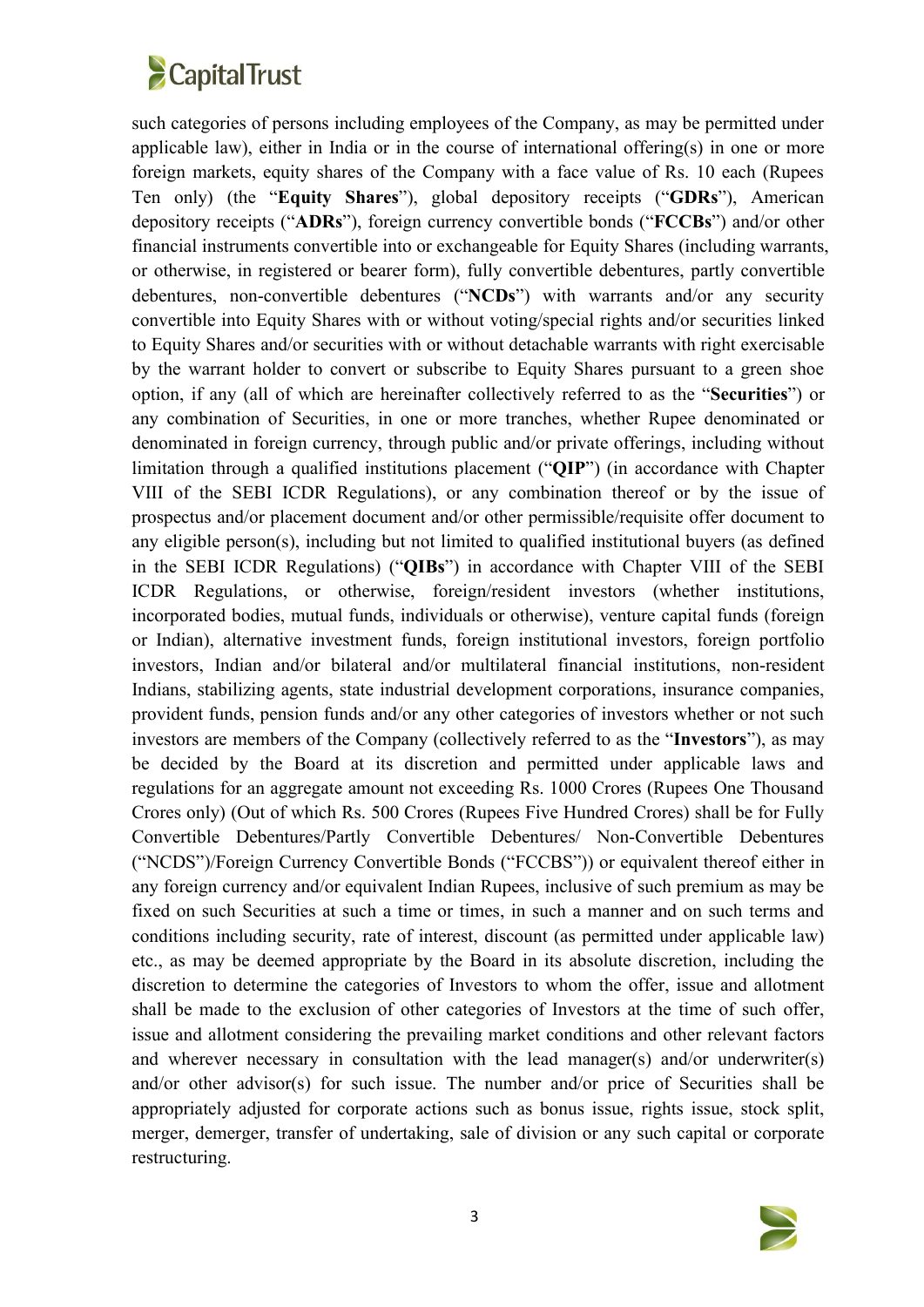

**RESOLVED FURTHER THAT** if any issue of Securities is made by way of a QIP in terms of Chapter VIII of the SEBI ICDR Regulations (hereinafter referred to as "**Eligible Securities**" within the meaning of the SEBI ICDR Regulations), the allotment of the Eligible Securities, or any combination thereof as may be decided by the Board, shall be completed within 12 (twelve) months from the date of approval of the shareholders of the Company by way of a special resolution for approving the QIP or such other time as may be allowed under the SEBI ICDR Regulations, at a price being not less than the price determined in accordance with the pricing formula provided under Chapter VIII of the SEBI ICDR Regulations, provided that the Board may, in accordance with applicable law, offer a discount of not more than 5% (five per cent.) or such percentage as permitted under applicable law, on such price determined in accordance with the pricing formula provided under Chapter VIII of the SEBI ICDR Regulations. The Eligible Securities shall be allotted as fully paid-up (subject to allottees having the option to pay either full or part consideration for warrants, with the balance consideration being payable at or by the time of exercise of such warrants, where the tenure of any convertible or exchangeable Eligible Securities shall not exceed 60 (sixty) months from the date of allotment), and the aggregate of all QIPs made by the Company in the same financial year shall not exceed five times the net worth of the Company as per the audited balance sheet of the previous financial year.

**RESOLVED FURTHER THAT** in the event that the Equity Shares are issued to QIBs under Chapter VIII of the SEBI ICDR Regulations, the "relevant date" for the purpose of pricing of the Equity Shares shall be the date of the meeting in which the Board decides to open the proposed issue of Equity Shares, and in the event that convertible securities (as defined under the SEBI ICDR Regulations) are issued to QIBs under Chapter VIII of the SEBI ICDR Regulations, the "relevant date" for the purpose of pricing of such convertible securities, shall be the date of the meeting in which the Board decides to open the issue of such convertible securities or the date on which the holders of such convertible securities are entitled to apply for Equity Shares or such other time as may be permitted by the SEBI ICDR Regulations, subject to any relevant provisions of applicable laws, rules, regulations, as amended, from time to time.

**RESOLVED FURTHER THAT** the relevant date for the determination of the applicable price for the issue of any other Securities shall be as per the regulations/guidelines prescribed by SEBI, the Ministry of Finance, RBI, GoI through their various departments, or any other regulator, as the case may be, and the pricing of any Equity Shares issued upon the conversion of such Securities shall be made subject to and in compliance with the applicable rules and regulations.

**RESOLVED FURTHER THAT** in pursuance of the aforesaid resolutions:

a) the Securities to be so offered, issued and allotted shall be subject to the provisions of the Memorandum of Association and Articles of Association of the Company; and

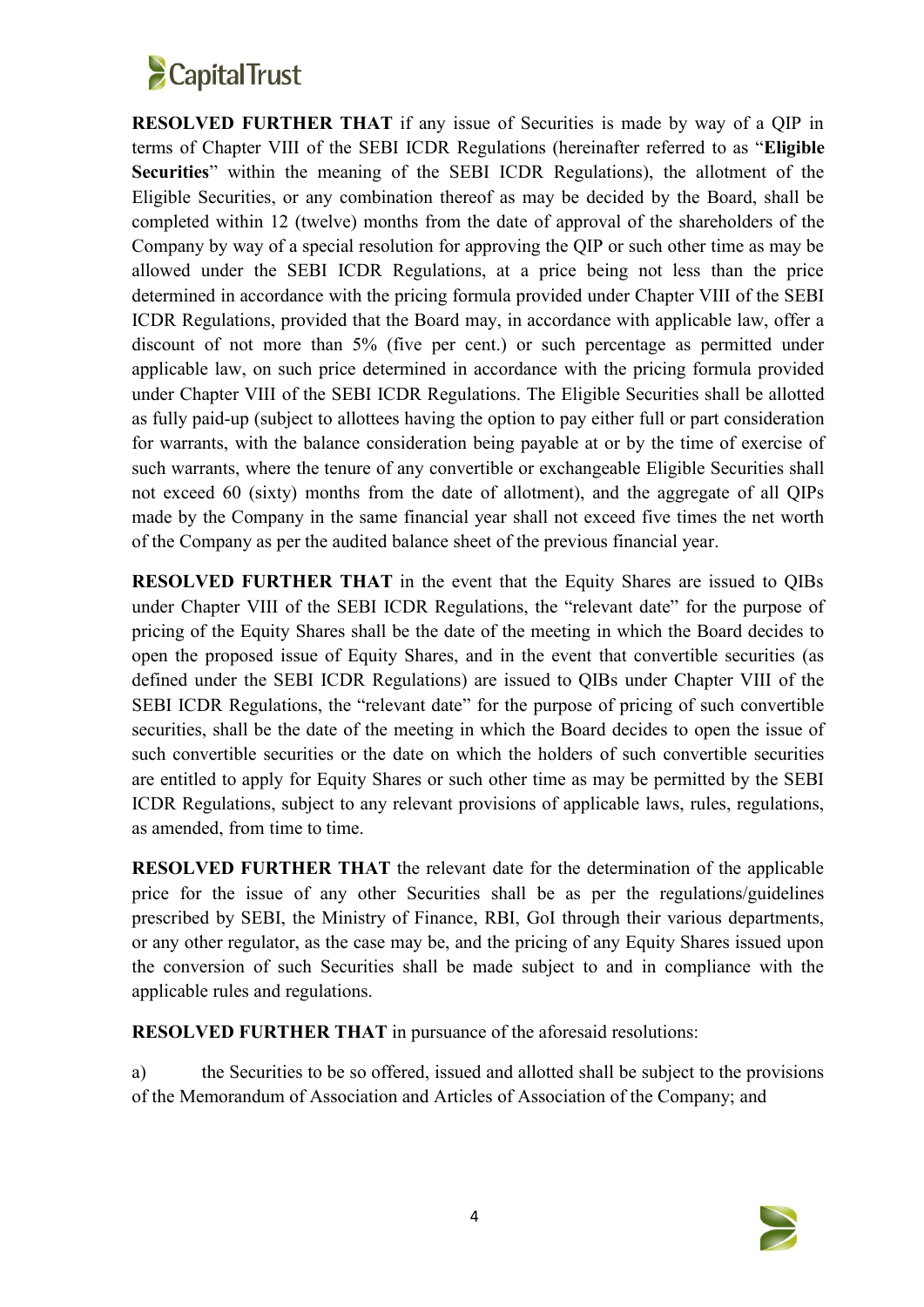

b) any Equity Shares that may be created, offered, issued and allotted by the Company shall rank *paripassu* with the existing Equity Shares of the Company in all respects.

**RESOLVED FURTHER THAT** in addition to all applicable Indian laws, the Securities issued pursuant to this Resolution shall also be governed by all applicable laws of any foreign jurisdiction where such Securities are or are proposed to be marketed or listed, or that may in any other manner apply in this relation.

"**RESOLVED FURTHER THAT** a Securities Committee constituted by the Board be and is hereby authorized to do such acts, deeds and things in its absolute discretion as it deems necessary or expedient in connection with the creation, offer, issue, allotment, dematerialization or listing of the Securities, etc., including, without limitation, the following:

(a) appointing managers, arrangers, underwriters, guarantors, financial and/or legal advisors, depositories, custodians, principal paying/transfer/conversion agents, listing agents, registrars, trustees, escrow banks and all other agencies, intermediaries or advisors, whether in India or abroad, and finalizing the terms of and entering into orexecution of all such agreements, arrangements or other documents with any such agencies, intermediaries or advisors, as may be required or expedient;

(b) applying for and obtaining the consent of any relevant regulatory authorities/agencies, the Company's lenders/creditors, or any other parties (including, without limitation, any experts or persons with whom the Company has entered into commercial or other agreements), as may be required or expedient;

(c) finalization and approval, and making arrangements for the submission, of the preliminary and/or draft and/or final placement document/offering circulars/information memoranda/prospectuses/offer documents, and any addenda or corrigenda thereto, with any applicable regulatory authorities or agencies, as may be required;

(d) determining the pricing and terms of the Securities (including, in the case of an issuance of FCCBs/ADRs/GDRs in accordance with the relevant provisions of the FCCB Scheme or the Depository Receipts Scheme, 2014; or in case of a QIP, determining the floor price and the final allotment price in accordance with the SEBI ICDR Regulations and/or any other applicable laws, including any discount of up to 5% (five per cent.) of the floor price or such other discount as may be permitted under applicable law), the date for the opening and closure of the subscription period for the Securities (including the extension of such subscription period, as may be necessary or expedient), and all other related matters (including, without limitation, taking any action or decision in relation to two-way fungibility between FCCBs/ADRs/GDRs and underlying Equity Shares or in relation to payment in calls for the Securities, insofar as may be permitted under applicable law and relevant regulatory approvals);

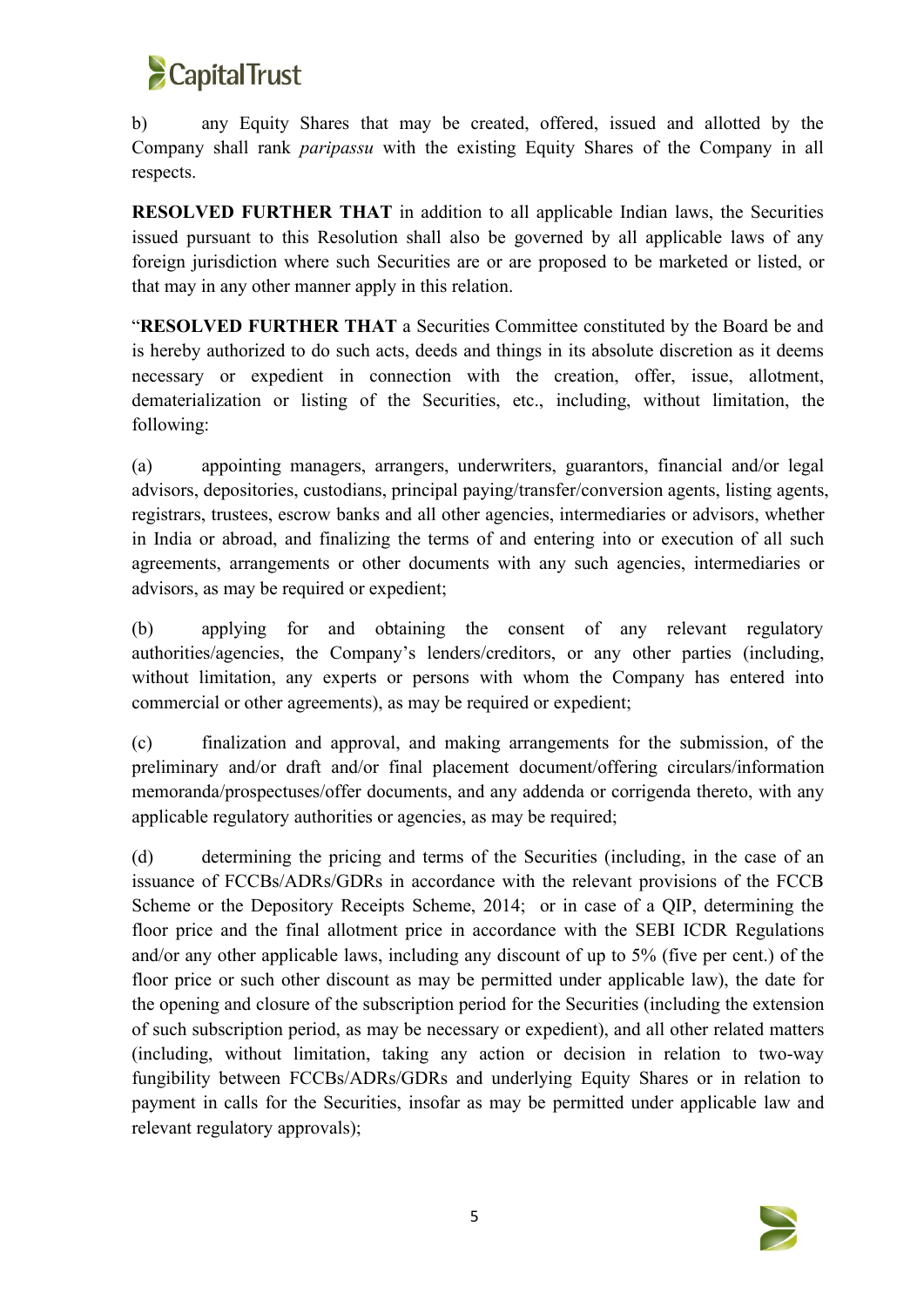

(e) approval of the letters of allotment, security certificates, listing applications, engagement letters, memoranda of understanding and any other agreements or documents, placement agreement(s), deposit agreement(s), purchase/subscription/underwriting agreement(s), trust deed(s), indenture(s), escrow agreement(s), etc., including amending, varying or modifying the same, as may be necessary or expedient;

(f) opening one or more bank accounts in the name of the Company or otherwise, in Indian currency or foreign currency(ies), with such banks in India and/or such foreign countries, as may be necessary or expedient in connection with the issue and allotment of the Securities;

(g) finalization of the basis of allotment of the Securities on the basis of the subscriptions received (including in the event of over-subscription);

(h) seeking listing of the Securities on any Indian and/or foreign stock exchanges, submitting listing applications to such stock exchanges and taking allactions that may be necessary in connection with obtaining or ensuring such listing;

(i) convening any meetings of the shareholders of the Company either by way of an extraordinary general meeting or passing resolutions through postal ballot;

(i) authorization of any director or officers of the Company, including by the grant of powers of attorney and/or on joint and/or several basis, to do such acts, deeds and things as the authorized persons in his or their absolute discretion may deem necessary or expedient in connection with the offer, issue and allotment of the Securities; and

**(k)** all such acts, deeds, matters and things as it may, in its absolute discretion deem necessary or expedient, including without limitation to settle any question, difficulty or doubt that may arise in regard to the offer, issue and allotment of the Securities."

# **5. FIXATION OF LIMIT FOR MANAGERIAL REMUNERATION IN EVENT OF INADEQUATE PROFITS**

To consider and if thought fit, to pass with or without modification the following resolution as a Special Resolution:

"RESOLVED THAT pursuant to the provisions of Section 197, Schedule V and other applicable provisions of the Companies Act, 2013 ('the Act') [including any statutory modification(s) or re-enactment(s) thereof for the time being in force] and the Companies (Appointment and Remuneration of Managerial Personnel) Rules, 2014, as amended from time to time, the consent be and is hereby accorded to pay remuneration to Managerial persons, in case of inadequate profits/no profits, at the rates approved by the shareholders from time to time. .

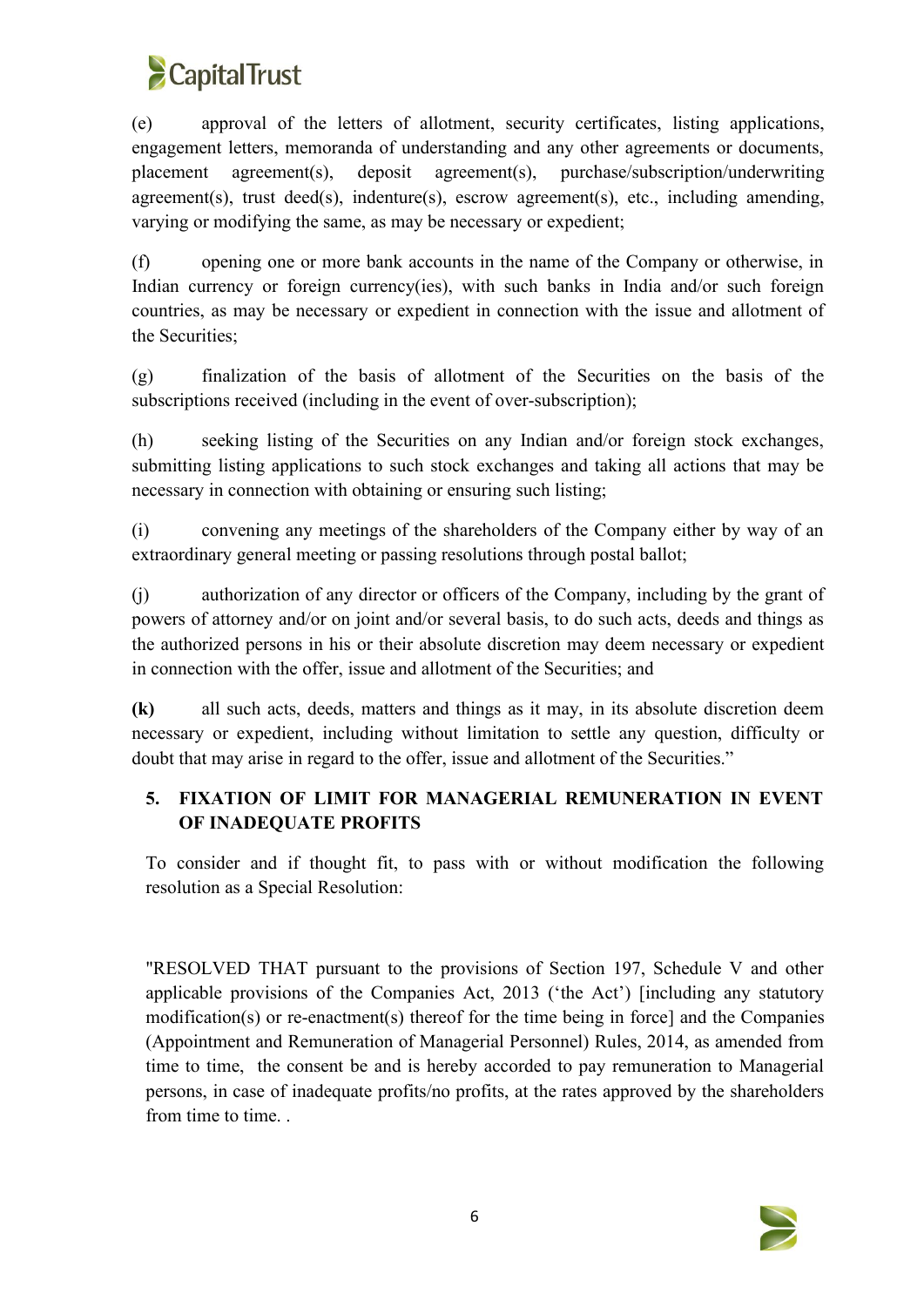

RESOLVED FURTHER THAT in case of inadequate profits/no profits, the maximum remuneration to be paid under Schedule V shall not exceed Rs. 350 Lakhs per annum to Managing Director and Executive Director"

# **6. APPROVAL FOR PAYMENT OF MINIMUM REMUNERATION TO MR YOGEN KHOSLA, MANAGING DIRECTOR IN CASE OF NO/INADEQUACY OF PROFITS.**

To consider and if thought fit, to pass with or without modification the following resolution as a Special Resolution:

RESOLVED FURTHER THAT pursuant to the provisions of Section 197, Schedule V and other applicable provisions of the Companies Act, 2013 ('the Act') [including any statutory modification(s) or re-enactment(s) thereof for the time being in force] and the Companies (Appointment and Remuneration of Managerial Personnel) Rules, 2014, as amended from time to time and the Special Resolution passed by the members at the General Meeting of the Company held on July 26 2016, the members do hereby ratify and confirm the total remuneration of Rs. 1.73 Crores paid to Mr. Yogen Khosla, Managing Director for FY 2020-21 as Minimum Remuneration as per the terms of their appointment;

RESOLVED FURTHER THAT the Board of Directors or a Committee thereof, be and is hereby, authorized to take such steps as may be necessary - statutory, contractual or otherwise, in relation to the above, to settle all matters arising out of and incidental thereto, to sign and execute deeds, applications, documents and writings that may be required, on behalf of the Company and generally to do all such other acts, deeds, matters and things as may be necessary, proper, expedient or incidental for giving effect to this Resolution;

RESOLVED FURTHER THAT in the event of any inadequacy or absence of profits in any financial year or years from 2021-22, the aforementioned remuneration comprising salary, perquisites and benefits approved herein be continued to be paid as minimum remuneration to the Managing Director.

# **7. APPROVAL FOR PAYMENT OF MINIMUM REMUNERATION TO MRS. ANJU KHOSLA, EXECUTIVE DIRECTOR IN CASE OF NO/INADEQUACY OF PROFITS.**

To consider and if thought fit, to pass with or without modification the following resolution as a Special Resolution:

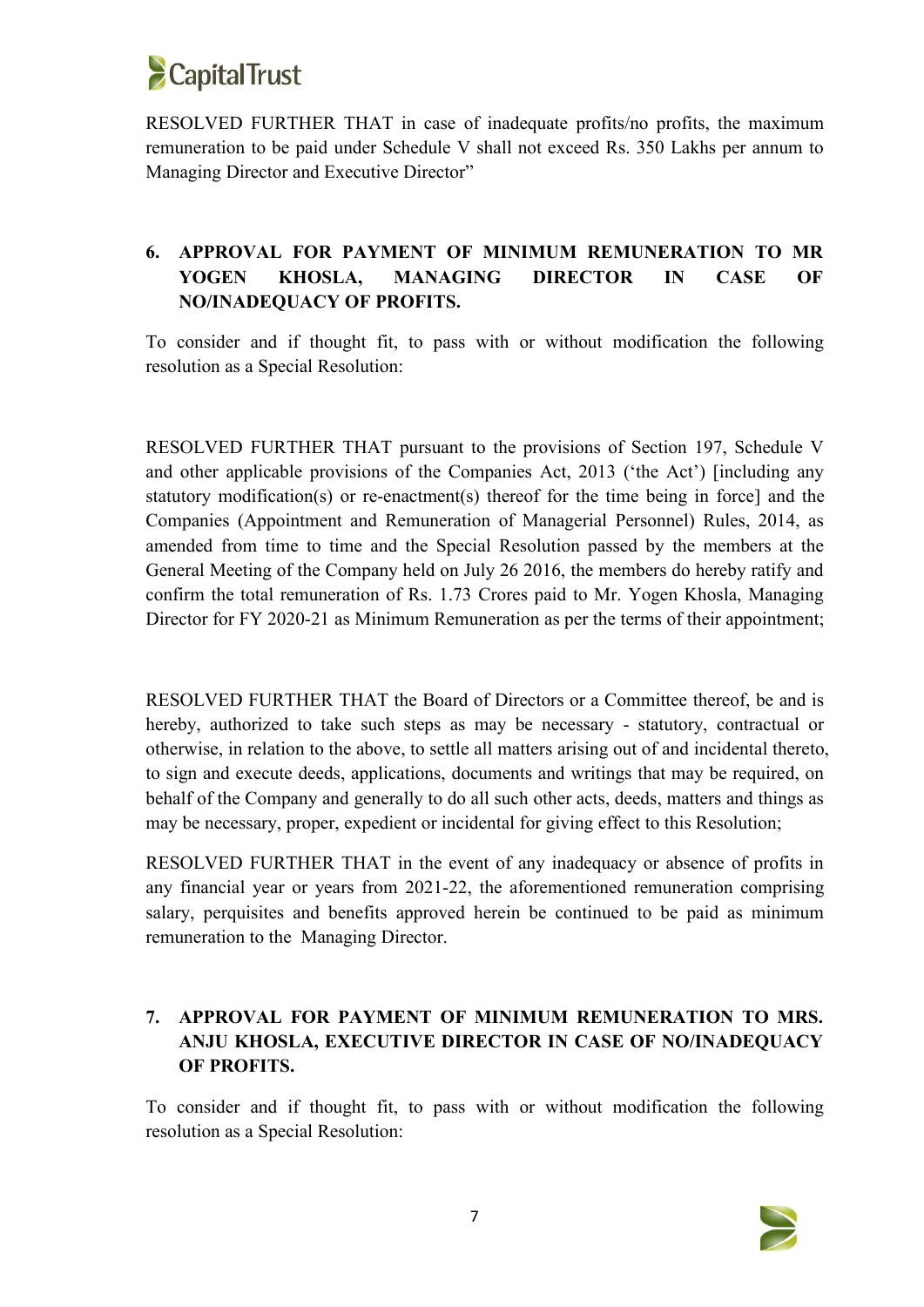

RESOLVED FURTHER THAT pursuant to the provisions of Section 197, Schedule V and other applicable provisions of the Companies Act, 2013 ('the Act') [including any statutory modification(s) or re-enactment(s) thereof for the time being in force] and the Companies (Appointment and Remuneration of Managerial Personnel) Rules, 2014, as amended from time to time and the Special Resolution passed by the members at the General Meeting of the Company held on July 26 2016, the members do hereby ratify and confirm the total remuneration of Rs. 0.95 Crores paid to Mrs. Anju Khosla, Executive Director for FY 2020-21 as Minimum Remuneration as per the terms of their appointment;

RESOLVED FURTHER THAT the Board of Directors or a Committee thereof, be and is hereby, authorized to take such steps as may be necessary - statutory, contractual or otherwise, in relation to the above, to settle all matters arising out of and incidental thereto, to sign and execute deeds, applications, documents and writings that may be required, on behalf of the Company and generally to do all such other acts, deeds, matters and things as may be necessary, proper, expedient or incidental for giving effect to this Resolution;

RESOLVED FURTHER THAT in the event of any inadequacy or absence of profits in any financial year or years starting from year 2021-22, the aforementioned remuneration comprising salary, perquisites and benefits approved herein be continued to be paid as minimum remuneration to the Executive Director.

## **8. APPOINTMENT OF MR. VAHIN KHOSLA AS EXECUTIVE DIRECTOR**

To consider and if thought fit, to pass with or without modification the following resolution as a Special Resolution:

"RESOLVED THAT Pursuant to the provisions of Section 197 read with Part I and Section I of Part II of Schedule V and other applicable provisions, if any, of the Companies Act, 2013 (including any statutory modification or re-enactment thereof), applicable clauses of the Articles of Association of the Company and subject to approval of Reserve Bank of India and subject to approval of the shareholders, the consent be and is hereby accorded for appointment of Mr. Vahin Khosla as Executive Director of the company for a period of 5 years, who shall be liable to retire by rotation, on the terms and conditions including remuneration as mentioned below:

A. Basic Salary: Rs.3,50,000/- per month w.e.f. July 1, 2021. In addition to the salary, he shall be entitled to the usual allowances, perquisites and benefits, which include medical reimbursement, LTC, use of car and telephone, contribution to Provident Fund, gratuity, Bonus / Ex-gratia etc. 2.5% of the profits as incentive, as agreed by the Board of Directors, subject to overall ceiling of remuneration stipulated in sections  $2(78)$  and 197 read with Schedule V of the Act.

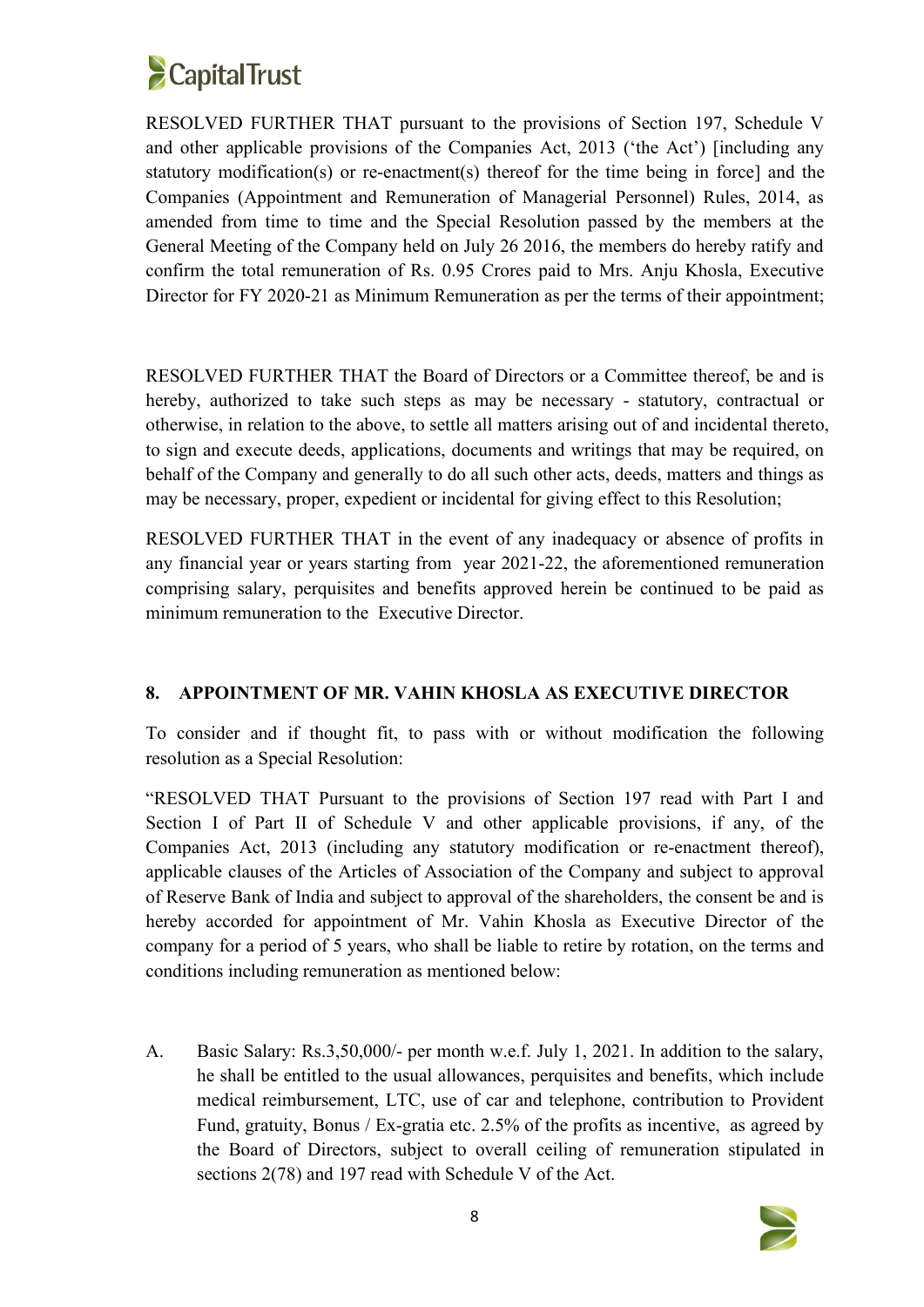

RESOLVED FURTHER THAT approval of the shareholders is further given to increase the basic remuneration to Rs. 8,50,000 per month over period of five years (i.e term of current appointment) on the basis of recommendation given by Nomination and Remuneration Committee of the company.

RESOLVED FURTHER THAT consent be and is hereby given to Nomination and Remuneration Committee of the company, to revise the remuneration of Mr. Vahin Khosla from the date of his appointment till the 5 years i.e remainder of duration of appointment upto the limit as given herein above;

RESOLVED FURTHER THAT in the event of any inadequacy or absence of profits in any financial year or years, the aforementioned remuneration comprising salary, perquisites and benefits approved herein be continued to be paid as minimum remuneration to the Executive Director.

## **9. APPOINTMENT OF MRS. ANJU KHOSLA AS HEAD OF TRAINING**

To consider and if thought fit, to pass with or without modification the following resolution as a Ordinary Resolution:

"RESOLVED THAT pursuant to the provisions of sections 188(1), 188(1)(f) of the Companies Act, 2013 read with Companies (Meeting of Board and Its Powers) Rules, 2014 and other applicable provisions, if any, of the Companies Act, 2013 including statutory modification(s) or re- enactment thereof for the time being in force and as may be enacted from time to time, the consent of Members be and is hereby accorded to the appointment of Mrs. Anju Kholsa holding office or place of profit, as head-training of the Company, Wife of Mr. Yogen Khosla, Managing Director, w.e.f 01st July 2021as detailed hereunder:

a. Basic Salary: Rs 6,15,000/- (Rs. Six Lakhs and Fifteen Thousand Only) P.M., In addition to the salary, he shall be entitled to the usual allowances, perquisites and benefits, which include medical reimbursement, LTC, use of car and telephone, contribution to Provident Fund, gratuity and Bonus / Ex-gratia.

RESOLVED FURTHER THAT the Nomination & Remuneration Committee/Board of Directors has the liberty to alter and vary such remuneration in accordance with the provisions of the Companies Act, 2013, to effect change in designation and responsibilities of Mrs. Anju Khosla holding office or place of profit, within the maximum limit approved by the shareholders.

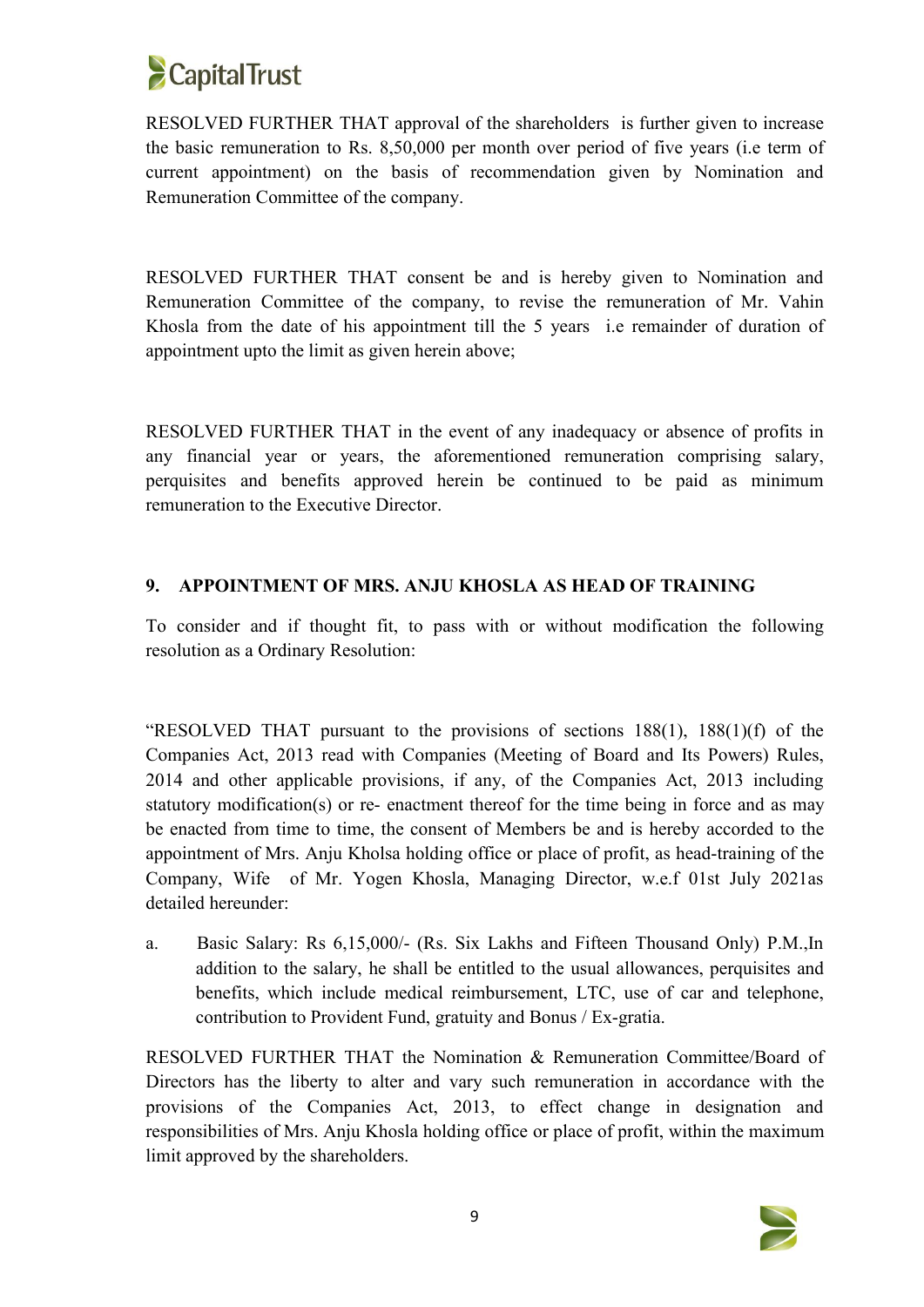

RESOLVED FURTHER THAT for the purpose of giving effect to the foregoing Resolution, Ms. Tanya Sethi, Company Secretary of the Company be and is hereby authorized to do all such acts, deeds, matters and things, as may be considered necessary, proper or desirable in the said regard including filling of returns with any authority."

# **10. APPOINTMENT OF MR. YUV VIR KHOSLA AS CHIEF OPERATING OFFICER**

To consider and if thought fit, to pass with or without modification the following resolution as a Ordinary Resolution:

"RESOLVED THAT pursuant to the provisions of sections 188(1), 188(1)(f) of the Companies Act, 2013 read with Companies (Meeting of Board and Its Powers) Rules, 2014 and other applicable provisions, if any, of the Companies Act, 2013 including statutory modification(s) or re- enactment thereof for the time being in force and as may be enacted from time to time, the consent of Members be and is hereby accorded to the appointment of Mr. Yuv Vir Kholsa holding office or place of profit, as Chief Operating Officer of the Company, son of Mr. Yogen Khosla, Managing Director, w.e.f 01st July 2021 as detailed hereunder:

a. Basic Salary: Rs 2,50,000/- (Rs. Two Lakhs and Fifty Thousand Only) P.M., which can go upto Rs. 7.5 Lakhs over the period of five years from now. In addition to the salary, he shall be entitled to the usual allowances, perquisites and benefits, which include medical reimbursement, LTC, use of car and telephone, contribution to Provident Fund, gratuity, Bonus / Ex-gratia,and 2.5% of the profits as incentive.

RESOLVED FURTHER THAT the Nomination & Remuneration Committee/Board of Directors has the liberty to alter and vary such remuneration in accordance with the provisions of the Companies Act, 2013, to effect change in designation and responsibilities of Mr. Yuv Vir Khosla holding office or place of profit, within the maximum limit approved by the shareholders.

RESOLVED FURTHER THAT for the purpose of giving effect to the foregoing Resolution, Ms. Tanya Sethi, Company Secretary of the Company be and is hereby authorized to do all such acts, deeds, matters and things, as may be considered necessary, proper or desirable in the said regard including filling of returns with any authority."

**By Order of the Board of Directors For Capital Trust Limited**

Sd/- **Tanya Sethi**

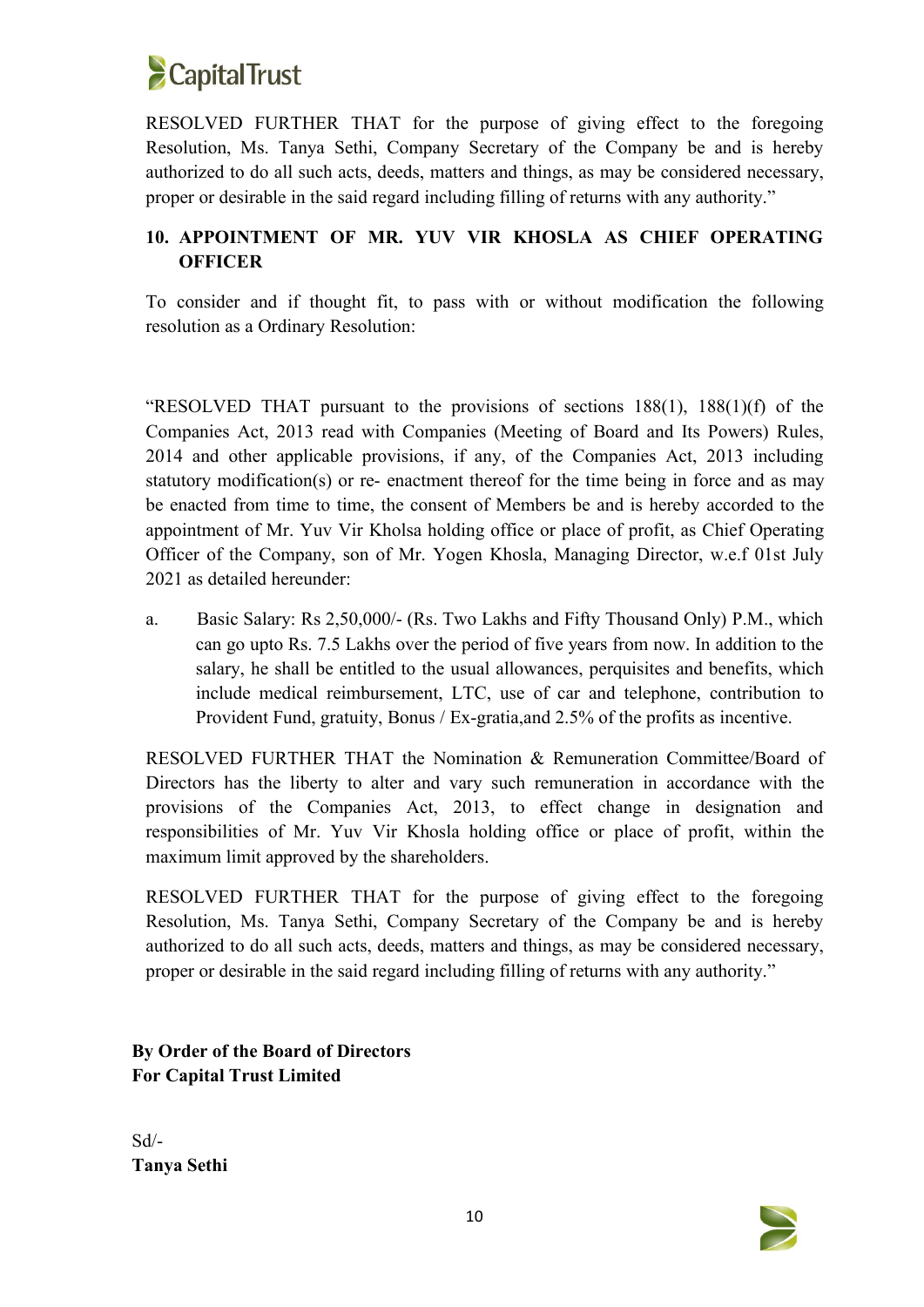

### Company Secretary

Date: June 29, 2021 Place: New Delhi

## **NOTES:**

- 1. In view of the massive outbreak of the COVID-19 pandemic, social distancing is a norm to be followed and pursuant to the Circular No. 14/2020 dated April 08, 2020, Circular No.17/2020 dated April 13, 2020 issued by the Ministry of Corporate Affairs followed by Circular No. 20/2020 dated May 05, 2020 and Circular No. 02/2021 dated January 13, 2021 and all other relevant circulars issued from time to time, physical attendance of the Members to the AGM venue is not required and general meeting be held through video conferencing (VC) or other audio visual means (OAVM). Hence, Members can attend and participate in the ensuing AGM through VC/OAVM.
- 2. Pursuant to the Circular No. 14/2020 dated April 08, 2020, issued by the Ministry of Corporate Affairs, the facility to appoint proxy to attend and cast vote for the members is not available for this AGM. However, the Body Corporates are entitled to appoint authorised representatives to attend the AGM through VC/OAVM and participate thereat and cast their votes through e-voting.
- 3. The Members can join the AGM in the VC/OAVM mode 15 minutes before and after the scheduled time of the commencement of the Meeting by following the procedure mentioned in the Notice. The facility of participation at the AGM through VC/OAVM will be made available for 1000 members on first come first served basis. This will not include large Shareholders (Shareholders holding 2% or more shareholding), Promoters, Institutional Investors, Directors, Key Managerial Personnel, the Chairpersons of the Audit Committee, Nomination and Remuneration Committee and Stakeholders Relationship Committee, Auditors etc. who are allowed to attend the AGM without restriction on account of first come first served basis.
- 4. The attendance of the Members attending the AGM through VC/OAVM will be counted for the purpose of reckoning the quorum under Section 103 of the Companies Act,2013.
- 5. Pursuant to the provisions of Section 108 of the Companies Act, 2013 read with Rule20 of the Companies (Management and Administration) Rules, 2014 (as amended)and Regulation 44 of SEBI (Listing Obligations & Disclosure Requirements) Regulations2015 (as amended), and the Circulars issued by the Ministry of Corporate Affairs dated April 08, 2020, April 13, 2020 and May 05, 2020 the Company is providing facility of remote e-Voting to its Members in respect of the business to be transacted at the AGM. For this purpose,the Company has entered into an agreement with National Securities Depository Limited (NSDL) for facilitating voting through electronic means, as the authorized agency. The facility of casting votes by a member using remote e-

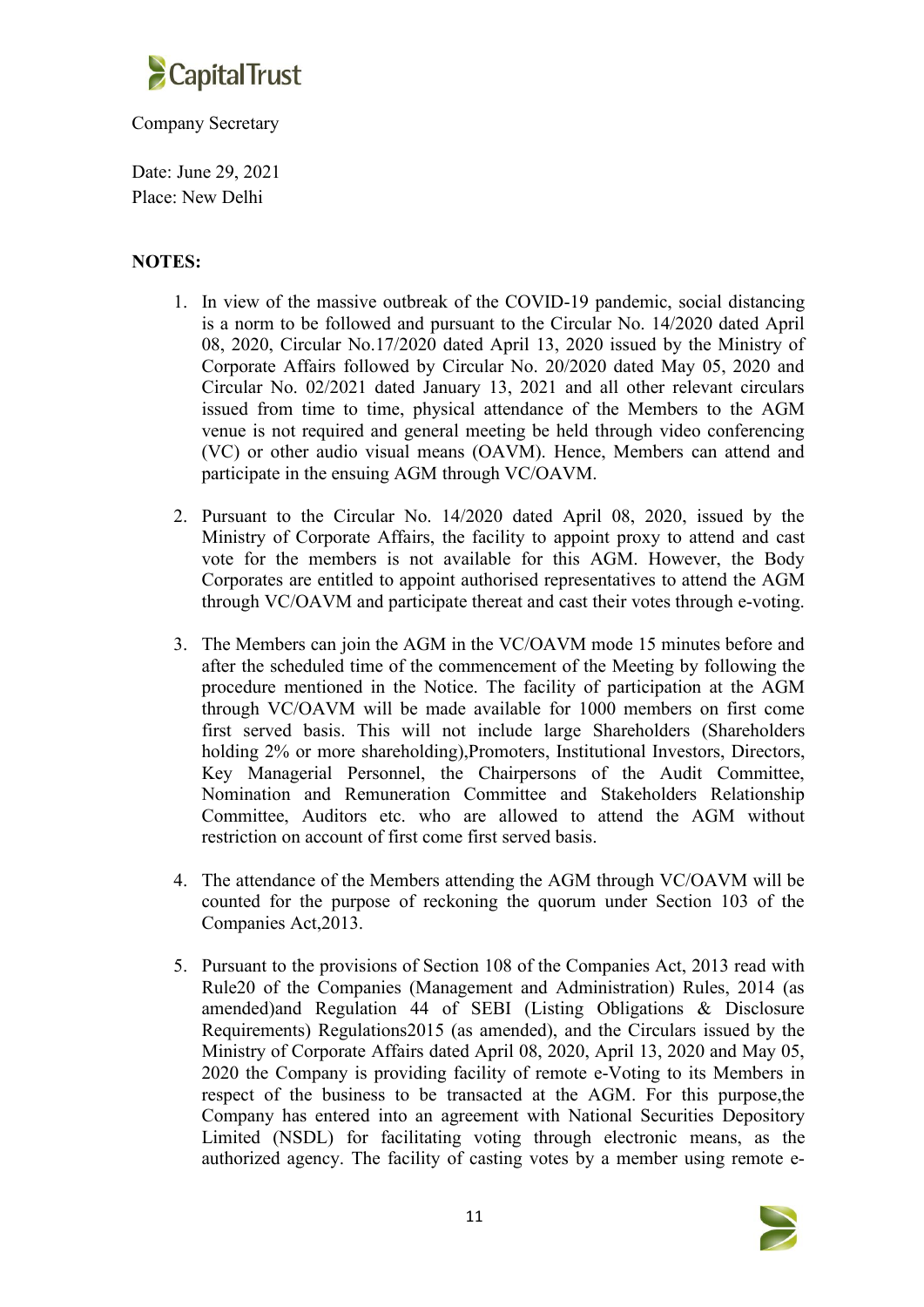

Voting system aswell as venue voting on the date of the AGM will be provided by NSDL.

- 6. In line with the Ministry of Corporate Affairs (MCA) Circular No. 17/2020 dated April13, 2020, the Notice calling the AGM has been uploaded on the website of the Company at www.capitaltrust.in. The Notice can also be accessed from the websites ofthe Stock Exchanges i.e. BSE Limited and National Stock Exchange of India Limited at www.bseindia.com and www.nseindia.com respectively and the AGM Notice is also available on the website of NSDL (agency for providing the Remote e-Voting facility) i.e.www.evoting.nsdl.com.
- 7. AGM has been convened through VC/OAVM in compliance with applicable provisions of the Companies Act, 2013 read with MCA Circular No. 14/2020 dated April 08, 2020and MCA Circular No. 17/2020 dated April 13, 2020,MCA Circular No. 20/2020 dated May 05, 2020 and MCA Circular No. 2/2021 dated January 13, 2021.
- 8. Explanatory Statement pursuant to Section 102 of the Companies Act, 2013 ("the Act") setting out material facts concerning the special business under Item Nos. 2 to 10 of the accompanying Notice, is annexed hereto.

## **THE INSTRUCTIONS FOR MEMBERS FOR REMOTE E-VOTING AND JOINING GENERAL MEETING ARE ASUNDER:-**

The remote e-voting period begins on 27<sup>th</sup> September, 2021 at 09:00 A.M. and ends on 29 th September 2021 at 05:00 P.M. The remote e-voting module shall be disabled by NSDL for voting thereafter. The Members, whose names appear in the Register of Members / Beneficial Owners as on the record date (cut-off date) i.e. 23<sup>rd</sup> September, 2021, may cast their vote electronically. The voting right of shareholders shall be in proportion to their share in the paid-up equity share capital of the Company as on the cut-off date, being 23 rd September, 2021.

## **How do I vote electronically using NSDL e-Voting system?**

*The way to vote electronically on NSDL e-Voting system consists of "Two Steps" which are mentioned below:*

## **Step 1: Access to NSDL e-Voting system**

## **A) Login method for e-Voting and joining virtual meeting for Individual shareholders holding securities in demat mode**

In terms of SEBI circular dated December 9, 2020 on e-Voting facility provided by Listed Companies, Individual shareholders holding securities in demat mode are allowed to vote through their demat account maintained with Depositories and Depository Participants. Shareholders are advised to update their mobile number and email Id in their demat accounts in order to access e-Voting facility.

Login method for Individual shareholders holding securities in demat mode is given below:

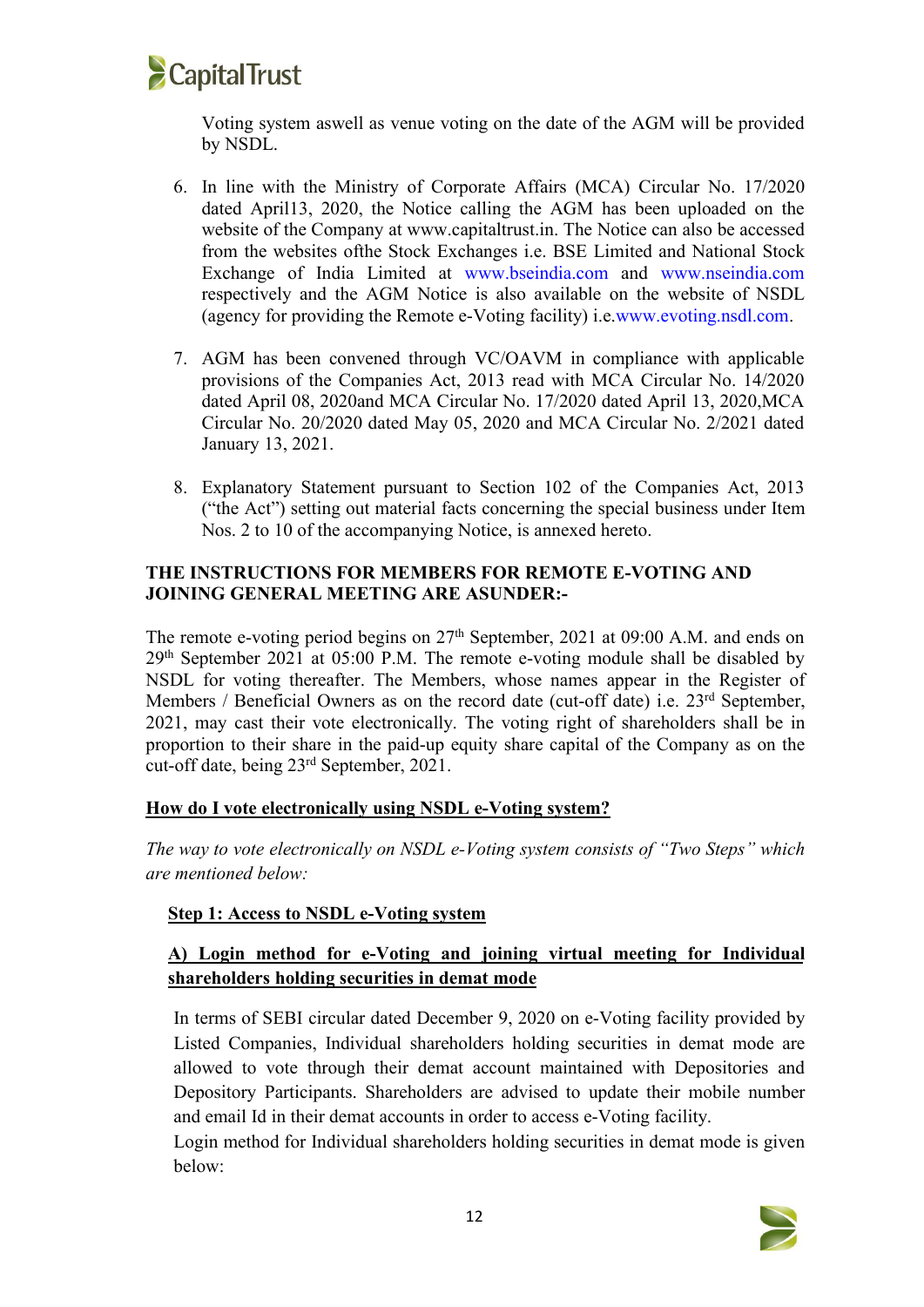

| <b>Type of shareholders   Login Method</b> |                                                                                                                  |
|--------------------------------------------|------------------------------------------------------------------------------------------------------------------|
| Individual                                 | 1. If you are already registered for NSDL IDeAS facility,                                                        |
| Shareholders holding                       | please visit the e-Services website of NSDL. Open web                                                            |
| securities in demat                        | following<br>browser<br>by<br>typing<br>the<br>URL:                                                              |
| mode with NSDL.                            | https://eservices.nsdl.com/either on a Personal Computer or                                                      |
|                                            | on a mobile. Once the home page of e-Services is launched,                                                       |
|                                            | click on the "Beneficial Owner" icon under "Login"                                                               |
|                                            | which is available under "IDeAS" section. A new screen                                                           |
|                                            | will open. You will have to enter your User ID and                                                               |
|                                            | Password. After successful authentication, you will be able                                                      |
|                                            | to see e-Voting services. Click on "Access to e-Voting"                                                          |
|                                            | under e-Voting services and you will be able to see e-                                                           |
|                                            | Voting page. Click on options available against company                                                          |
|                                            | name or e-Voting service provider - NSDLand you will<br>be re-directed to NSDL e-Voting website for casting your |
|                                            | vote during the remote e-Voting period or joining virtual                                                        |
|                                            | meeting $\&$ voting during the meeting.                                                                          |
|                                            |                                                                                                                  |
|                                            | 2. If the user is not registered for IDeAS e-Services, option to                                                 |
|                                            | register is available at https://eservices.nsdl.com. Select                                                      |
|                                            | "Register Online for IDeAS"Portal or click                                                                       |
|                                            | athttps://eservices.nsdl.com/SecureWeb/IdeasDirectReg.jsp                                                        |
|                                            | 3. Visit the e-Voting website of NSDL. Open web browser by                                                       |
|                                            | typing the following URL: https://www.evoting.nsdl.com/                                                          |
|                                            | either on a Personal Computer or on a mobile. Once the                                                           |
|                                            | home page of e-Voting system is launched, click on the                                                           |
|                                            | which<br>"Login"<br>available<br>under<br>icon<br>is                                                             |
|                                            | 'Shareholder/Member' section. A new screen will open.                                                            |
|                                            | You will have to enter your User ID (i.e. your sixteen                                                           |
|                                            | number<br>held<br>digitdemat<br>account<br>with<br>NSDL),                                                        |
|                                            | Password/OTP and a Verification Code as shown on the                                                             |
|                                            | screen. After successful authentication, you will be                                                             |
|                                            | redirected to NSDL Depository site wherein you can see e-                                                        |
|                                            | Voting page. Click on options available against company                                                          |
|                                            | name or e-Voting service provider - NSDL and you will                                                            |
|                                            | be redirected to e-Voting website of NSDLfor casting your                                                        |
|                                            | vote during the remote e-Voting period or joining virtual                                                        |
|                                            | meeting & voting during the meeting.                                                                             |
|                                            |                                                                                                                  |

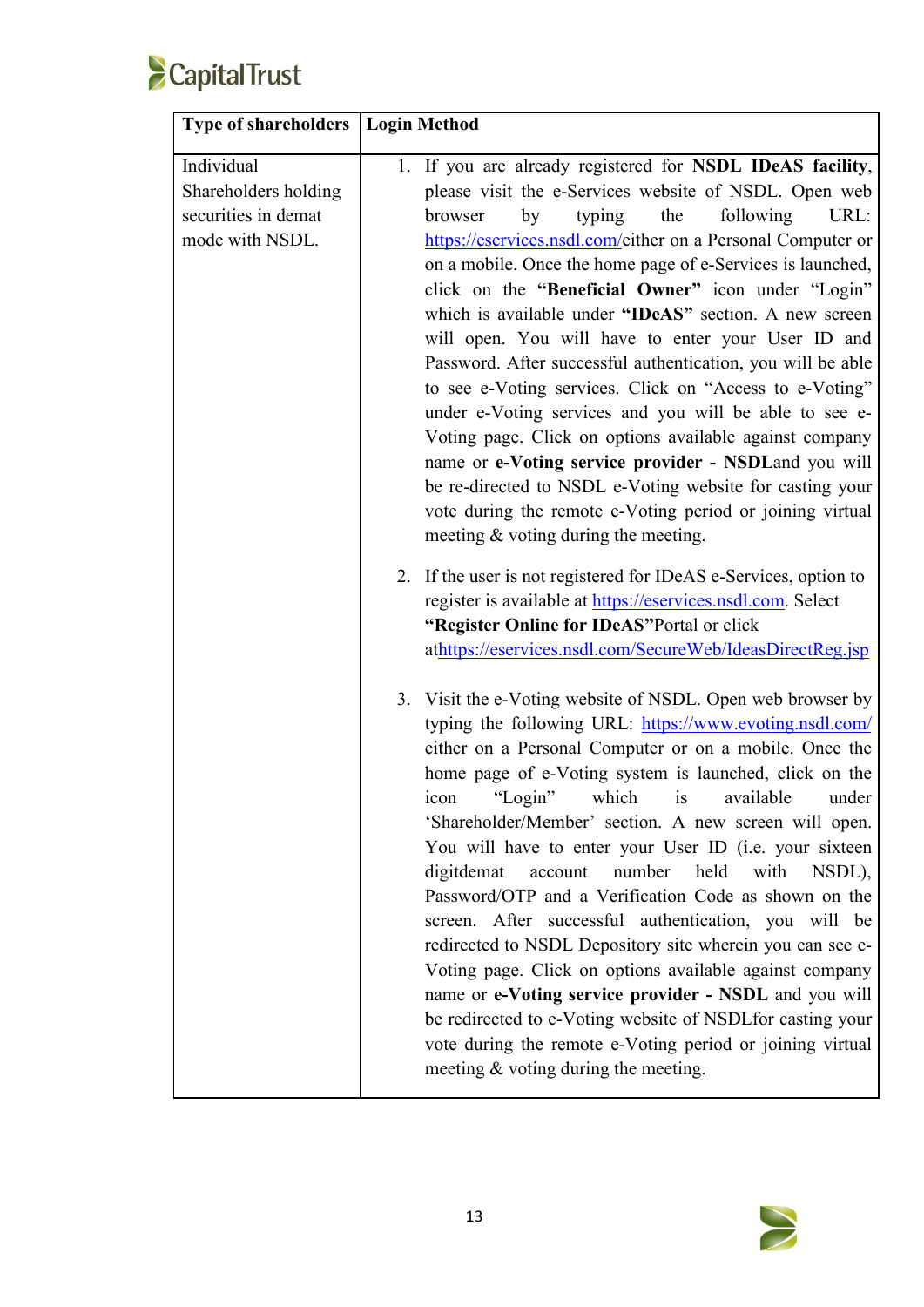

| Individual            | 1. Existing users who have opted for Easi / Easiest, they can                                                                                                                                                                      |  |  |  |
|-----------------------|------------------------------------------------------------------------------------------------------------------------------------------------------------------------------------------------------------------------------------|--|--|--|
| Shareholders holding  | login through their user id and password. Option will be                                                                                                                                                                           |  |  |  |
| securities in demat   | made available to reach e-Voting page without any further<br>authentication. The URL for users to login to Easi / Easiest<br>arehttps://web.cdslindia.com/myeasi/home/loginor<br>www.cdslindia.com and click on New System Myeasi. |  |  |  |
| mode with CDSL        |                                                                                                                                                                                                                                    |  |  |  |
|                       |                                                                                                                                                                                                                                    |  |  |  |
|                       |                                                                                                                                                                                                                                    |  |  |  |
|                       | 2. After successful login of Easi/Easiest the user will be also                                                                                                                                                                    |  |  |  |
|                       | able to see the E Voting Menu. The Menu will have links                                                                                                                                                                            |  |  |  |
|                       | of e-Voting service provider i.e. NSDL. Click on NSDL                                                                                                                                                                              |  |  |  |
|                       | to cast your vote.                                                                                                                                                                                                                 |  |  |  |
|                       | 3. If the user is not registered for Easi/Easiest, option to                                                                                                                                                                       |  |  |  |
|                       | register is available at                                                                                                                                                                                                           |  |  |  |
|                       | https://web.cdslindia.com/myeasi/Registration/EasiRegistra                                                                                                                                                                         |  |  |  |
|                       | tion                                                                                                                                                                                                                               |  |  |  |
|                       | 4. Alternatively, the user can directly access e-Voting page by                                                                                                                                                                    |  |  |  |
|                       | providing demat Account Number and PAN No. from a                                                                                                                                                                                  |  |  |  |
|                       | link in www.cdslindia.com home page. The system will                                                                                                                                                                               |  |  |  |
|                       | authenticate the user by sending OTP on registered Mobile                                                                                                                                                                          |  |  |  |
|                       | & Email as recorded in the demat Account. After                                                                                                                                                                                    |  |  |  |
|                       | successful authentication, user will be provided links for                                                                                                                                                                         |  |  |  |
|                       | the respective ESP i.e. NSDL where the e-Voting is in                                                                                                                                                                              |  |  |  |
|                       | progress.                                                                                                                                                                                                                          |  |  |  |
| Individual            | You can also login using the login credentials of your demat                                                                                                                                                                       |  |  |  |
| Shareholders (holding | account through your Depository Participant registered with                                                                                                                                                                        |  |  |  |
| securities in demat   | NSDL/CDSL for e-Voting facility. Once login, you will be able to                                                                                                                                                                   |  |  |  |
| mode) login through   | see e-Voting option. Once you click on e-Voting option, you will                                                                                                                                                                   |  |  |  |
| their depository      | be redirected to NSDL/CDSL Depository site after successful<br>authentication, wherein you can see e-Voting feature. Click on                                                                                                      |  |  |  |
| participants          |                                                                                                                                                                                                                                    |  |  |  |
|                       | options available against company name or e-Voting service                                                                                                                                                                         |  |  |  |
|                       | provider-NSDL and you will be redirected to e-Voting website of                                                                                                                                                                    |  |  |  |
|                       | NSDL for casting your vote during the remote e-Voting period or                                                                                                                                                                    |  |  |  |
|                       | joining virtual meeting $&$ voting during the meeting.                                                                                                                                                                             |  |  |  |
|                       |                                                                                                                                                                                                                                    |  |  |  |

**Important note:** Members who are unable to retrieve User ID/ Password are advised to use Forget User ID and Forget Password option available at abovementioned website.

**Helpdesk for Individual Shareholders holding securities in demat mode for any technical issues related tologin through Depository i.e. NSDL and CDSL.**

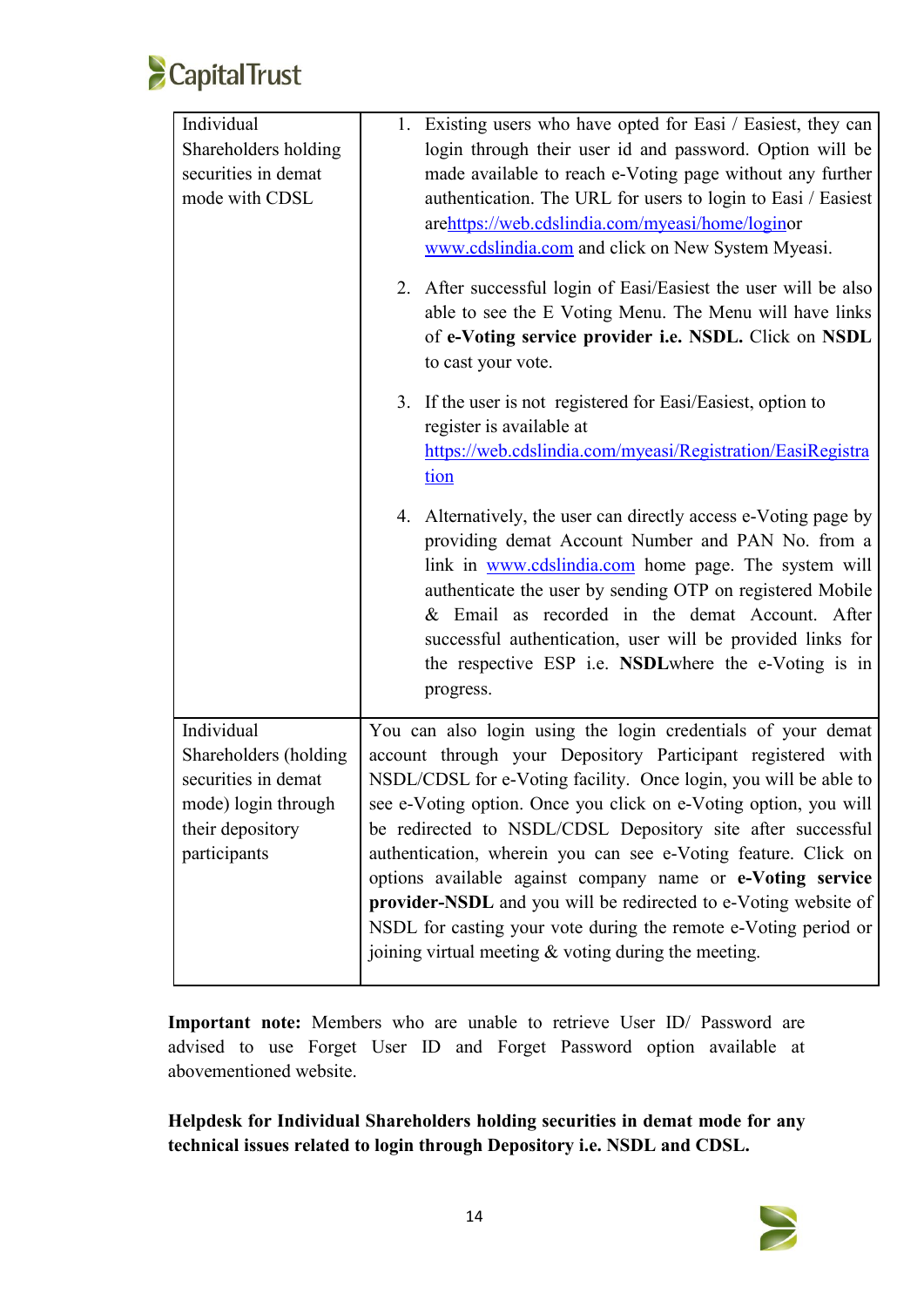

| Login type                                                                      | <b>Helpdesk details</b>                                                                                                                                                                                                                            |
|---------------------------------------------------------------------------------|----------------------------------------------------------------------------------------------------------------------------------------------------------------------------------------------------------------------------------------------------|
| <b>NSDL</b>                                                                     | Individual Shareholders holding   Members facing any technical issue in login can<br>securities in demat mode with contact NSDL helpdesk by sending a request at<br>evoting@nsdl.co.inor call at toll free no.: 1800 1020<br>990 and 1800 22 44 30 |
| Individual Shareholders holding<br>securities in demat mode with<br><b>CDSL</b> | Members facing any technical issue in login can<br>contact CDSL helpdesk by sending a request at<br>helpdesk.evoting@cdslindia.com or contact at 022-<br>23058738 or 022-23058542-43                                                               |

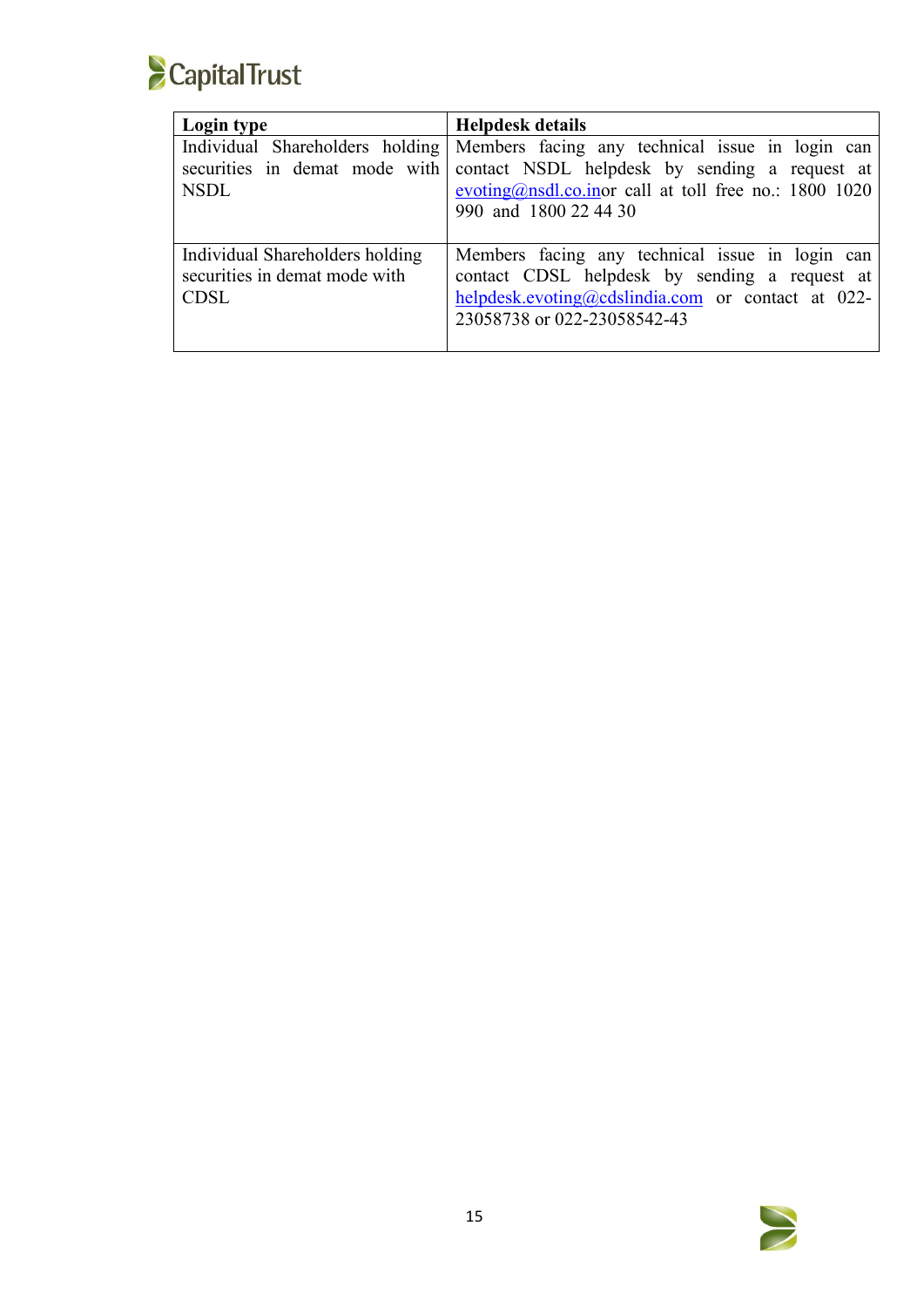**B) Login Method for shareholders other than Individual shareholders holding securities in demat mode and shareholders holding securities in physical mode.**

## **How** to Log-in to NSDL **e-Voting** website?

- 1. Visit the e-Voting website of NSDL. Open web browser by typing the following URL: <https://www.evoting.nsdl.com/> either on a Personal Computer or on a mobile.
- 2. Once the home page of e-Voting system is launched, click on the icon "Login" which is available under 'Shareholder/Member' section.
- 3. A new screen will open. You will have to enter your User ID, your Password/OTP and a Verification Code as shown on the screen. *Alternatively, if you are registered for NSDL eservices i.e. IDEAS, you can login* at <https://eservices.nsdl.com/> with your existing IDEAS login. Once you log*in to NSDL eservices after using yourlog-in credentials, click on e-Voting and you can proceed to Step 2 i.e. Cast your vote electronically.*
- 4. Your User ID details are given below :

| Manner of holding shares i.e. Your User ID is:                |                                                                                                                                                                                                 |
|---------------------------------------------------------------|-------------------------------------------------------------------------------------------------------------------------------------------------------------------------------------------------|
| Demat (NSDL or CDSL) or                                       |                                                                                                                                                                                                 |
| <b>Physical</b>                                               |                                                                                                                                                                                                 |
| a) For Members who hold shares in<br>demat account with NSDL. | 8 Character DP ID followed by 8 Digit<br>Client ID<br>For example if your DP ID is<br>IN300*** and Client ID is $12******$<br>ID<br>then<br>your<br><sup>is</sup><br>user<br>$IN300***12******$ |
| b) For Members who hold shares in<br>demat account with CDSL. | 16 Digit Beneficiary ID<br>For example if your Beneficiary ID is<br>$12****************$ then your user ID<br>$is 12**********************$                                                     |
| c) For Members holding shares in<br>Physical Form.            | EVEN Number followed by Folio<br>Number registered with the company<br>For example if folio number is 001***<br>and EVEN is 101456 then user ID is<br>101456001***                              |

- 5. Password details for shareholders other than Individual shareholders are given below:
	- a) If you are already registered for e-Voting, then you can user your existing password to login and cast your vote.

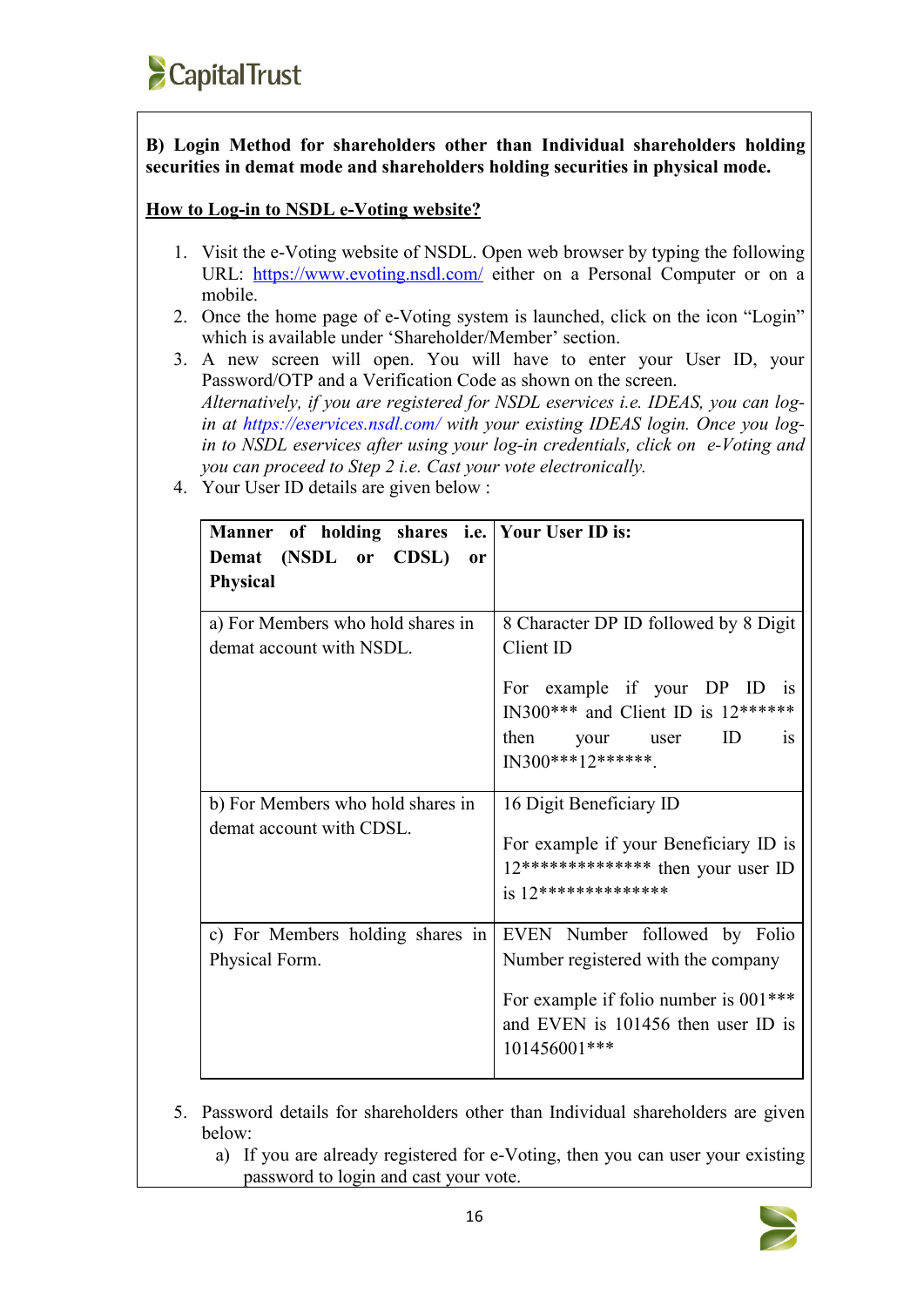

- b) If you are using NSDL e-Voting system for the first time, you will need to retrieve the 'initial password' which was communicated to you. Once you retrieve your 'initial password', you need to enter the 'initial password' and the system will force you to change your password.
- c) How to retrieve your 'initial password'?
	- (i) If your email ID is registered in your demat account or with the company, your 'initial password' is communicated to you on your email ID. Trace the email sent to you from NSDL from your mailbox. Open the email and open the attachment i.e. a .pdf file. Open the .pdf file. The password to open the .pdf file is your 8 digit client ID for NSDL account, last 8 digits of client ID for CDSL account or folio number for shares held in physical form. The .pdf file contains your 'User ID' and your 'initial password'.
	- (ii) If your email ID is not registered, please follow steps mentioned below in **process for those shareholders whose email ids are not registered**
- 6. If you are unable to retrieve or have not received the " Initial password" or have forgotten your password:
	- a) Click on "**Forgot User [Details/Password](https://www.evoting.nsdl.com/eVotingWeb/commonhtmls/NewUser.jsp)**?"(If you are holding shares in your demat account with NSDL or CDSL) option available on www.evoting.nsdl.com.
	- b) **Physical User Reset [Password](https://www.evoting.nsdl.com/eVotingWeb/commonhtmls/PhysicalUser.jsp)**?" (If you are holding shares in physical mode) option available on [www.evoting.nsdl.com](http://www.evoting.nsdl.com).
	- c) If you are still unable to get the password by aforesaid two options, you can send a request at  $evoting@nsdl.co.in$  mentioning your demat account number/folio number, your PAN, your name and your registered address etc.
	- d) Members can also use the OTP (One Time Password) based login for casting the votes on the e-Voting system of NSDL.
- 7. After entering your password, tick on Agree to "Terms and Conditions" by selecting on the check box.
- 8. Now, you will have to click on "Login" button.
- 9. After you click on the "Login" button, Home page of e-Voting will open.

## **Step 2: Cast your vote electronically and join General Meeting on NSDL e-Voting system.**

**How to cast your vote electronically and join General Meeting on NSDL e- Voting system?**

- 1. After successful login at Step 1, you will be able to see all the companies "EVEN" in which you are holding shares and whose voting cycle and General Meeting is in active status.
- 2. Select "EVEN" of company for which you wish to cast your vote during the remote e-Voting period and casting your vote during the General Meeting. For

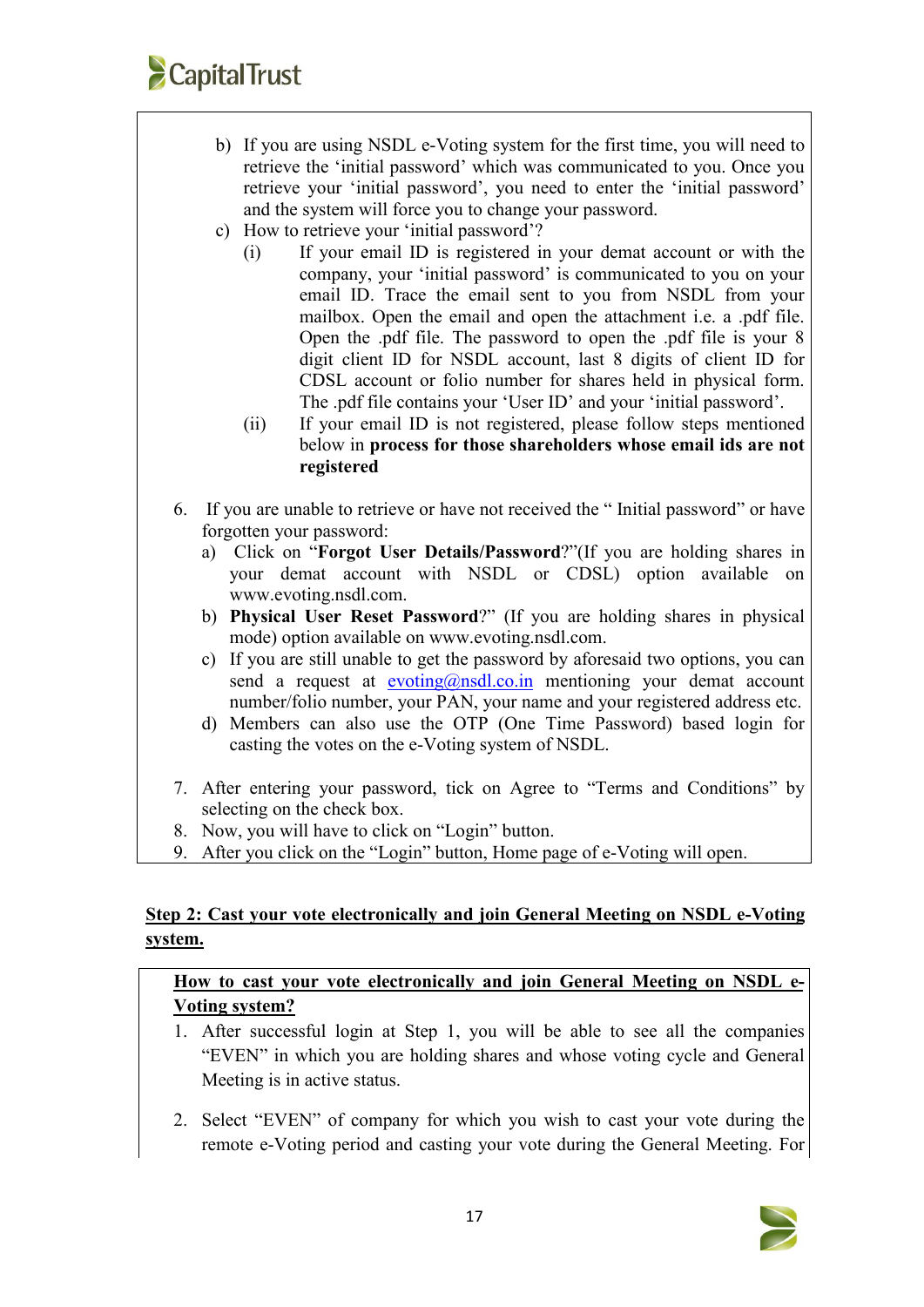# **CapitalTrust**

joining virtual meeting, you need to click on "VC/OAVM" link placed under "Join General Meeting".

- 3. Now you are ready for e-Voting as the Voting page opens.
- 4. Cast your vote by selecting appropriate options i.e. assent or dissent, verify/modify the number of shares for which you wish to cast your vote and click on "Submit" and also "Confirm" when prompted.
- 5. Upon confirmation, the message "Vote cast successfully" will be displayed.
- 6. You can also take the printout of the votes cast by you by clicking on the print option on the confirmation page.
- **7.** Once you confirm your vote on the resolution, you will not be allowed to modify your vote.

# **General Guidelines for shareholders**

- 1. Institutional shareholders (i.e. other than individuals, HUF, NRI etc.) are required to send scanned copy (PDF/JPG Format) of the relevant Board Resolution/ Authority letter etc. with attested specimen signature of the duly authorized signatory(ies) who are authorized to vote, to the Scrutinizer by e mail to shashankcsu@gmailcom with a copy marked to [evoting@nsdl.co.in.](mailto:evoting@nsdl.co.in)
- 2. It is strongly recommended not to share your password with any other person and take utmost care to keep your password confidential. Login to the e-voting website will be disabled upon five unsuccessful attempts to key in the correct password. In such an event, you will need to go through the "[Forgot](https://www.evoting.nsdl.com/eVotingWeb/commonhtmls/NewUser.jsp) User Details/Password?" or "Physical User Reset [Password?"](https://www.evoting.nsdl.com/eVotingWeb/commonhtmls/PhysicalUser.jsp) option available on www.evoting.nsdl.com to reset the password.
- 3. In case of any queries, you may refer the Frequently Asked Questions (FAQs) for Shareholders and e-voting user manual for Shareholders available at the download section of [www.evoting.nsdl.com](http://www.evoting.nsdl.com) or call on toll free no.: 1800 1020 990 and 1800 22 44 30 or send arequest to Mr. Amit Vishal at [evoting@nsdl.co.in](mailto:evoting@nsdl.co.in)

## **Process for those shareholders whose email ids are not registered with the depositories for procuring user id and password and registration of e mail ids for e-voting for the resolutions set out in this notice**:

1. In case shares are held in physical mode please send signed request with Folio No., Name of shareholder, scanned copy of any one share certificate (front and back), PAN (self attested scanned copy of PAN card), AADHAR (self attested scanned copy of Aadhar Card) by email to info@masserv.com.

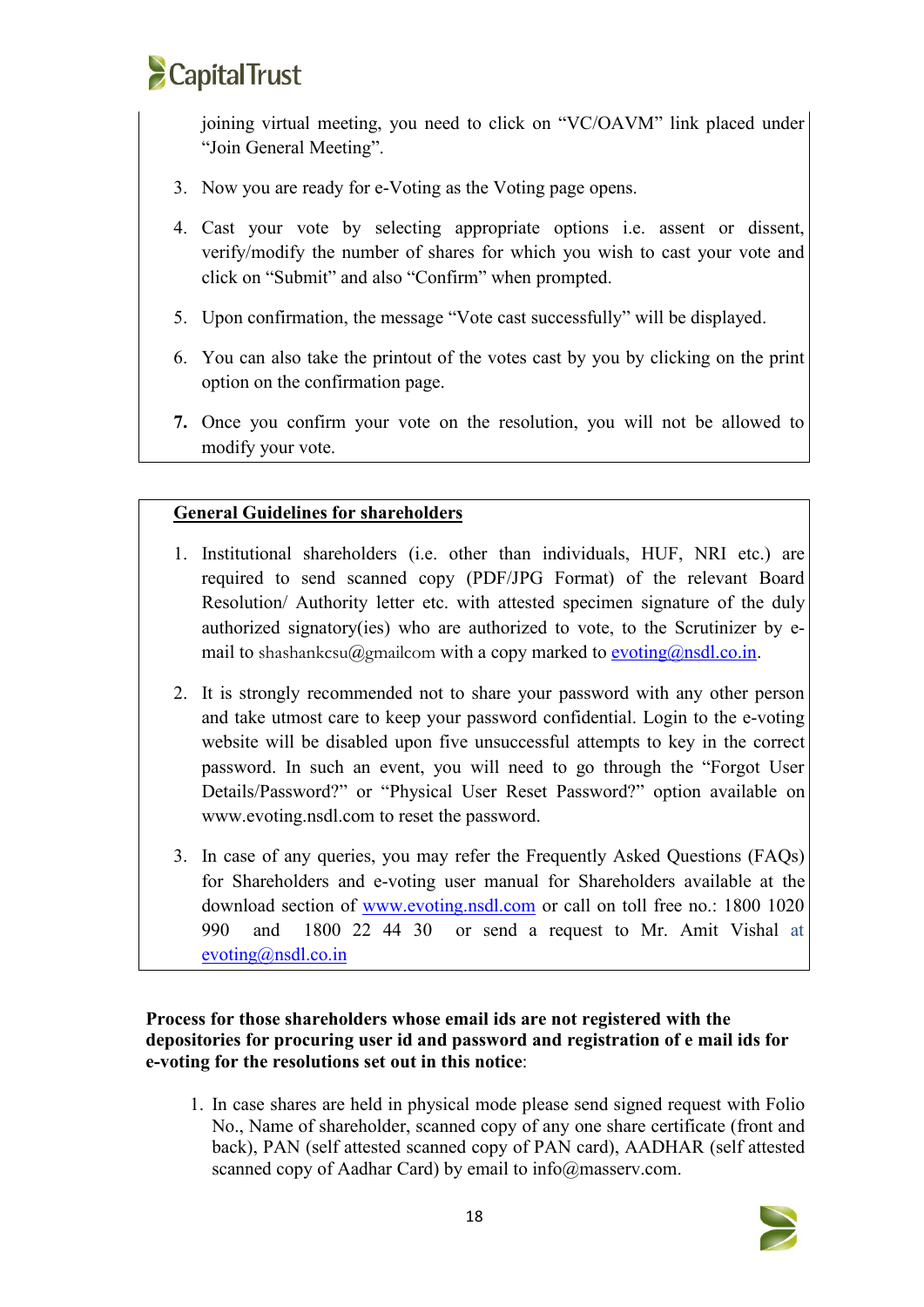

- 2. In case shares are held in demat mode, please update your email id with your depository. If you are an Individual shareholders holding securities in demat mode, you are requested to refer to the login method explained at **step 1 (A**) i.e.**Login method for e-Voting and joining virtual meeting for Individual shareholders holding securities in demat mode**.
- 3. Alternatively shareholder/members may send a request to  $evoting @nsdl.co.in$ for procuring user id and password for e-voting by providing above mentioned documents.
- 4. In terms of SEBI circular dated December 9, 2020 on e-Voting facility provided by Listed Companies, Individual shareholders holding securities in demat mode are allowed to vote through their demat account maintained with Depositories and Depository Participants. Shareholders are required to update their mobile number and email ID correctly in their demat account in order to access e-Voting facility.

# **THE INSTRUCTIONS FOR MEMBERS FOR e-VOTING ON THE DAY OF THEAGM ARE AS UNDER:-**

- 1. The procedure for e-Voting on the day of the AGM is same as the instructions mentioned above forremote e-voting.
- 2. Only those Members/ shareholders, who will be present in the AGM throughVC/OAVM facility and have not casted their vote on the Resolutions through remote e-Voting and are otherwise not barred from doing so, shall be eligible tovote through e-Voting system in the AGM.
- 3. Members who have voted through Remote e-Voting will be eligible to attend theAGM. However, they will not be eligible to vote at the AGM.
- 4. The details of the person who may be contacted for any grievances connectedwith the facility for e-Voting on the day of the AGM shall be the same person mentionedfor Remote e-voting.

## **INSTRUCTIONS FOR MEMBERS FOR ATTENDING THE AGM THROUGH VC/OAVM ARE AS UNDER:**

- 1. Member will be provided with a facility to attend the AGM through VC/OAVM through the NSDL e-Voting system. Members may access by following the steps mentioned above for **Access to NSDL e-Voting system**. After successful login, you can see link of "VC/OAVM link" placed under **"Join General meeting"** menu against company name. You are requested to click on VC/OAVM link placed under Join General Meeting menu. The link for VC/OAVM will be available in Shareholder/Member login where the EVEN of Company will be displayed. Please note that the members who do not have the User ID and Password for e-Voting or have forgotten the User ID and Password may retrieve the same by following the remote e-Voting instructions mentioned in the notice to avoid last minute rush.
- 2. Members are encouraged to join the Meeting through Laptops for better experience.

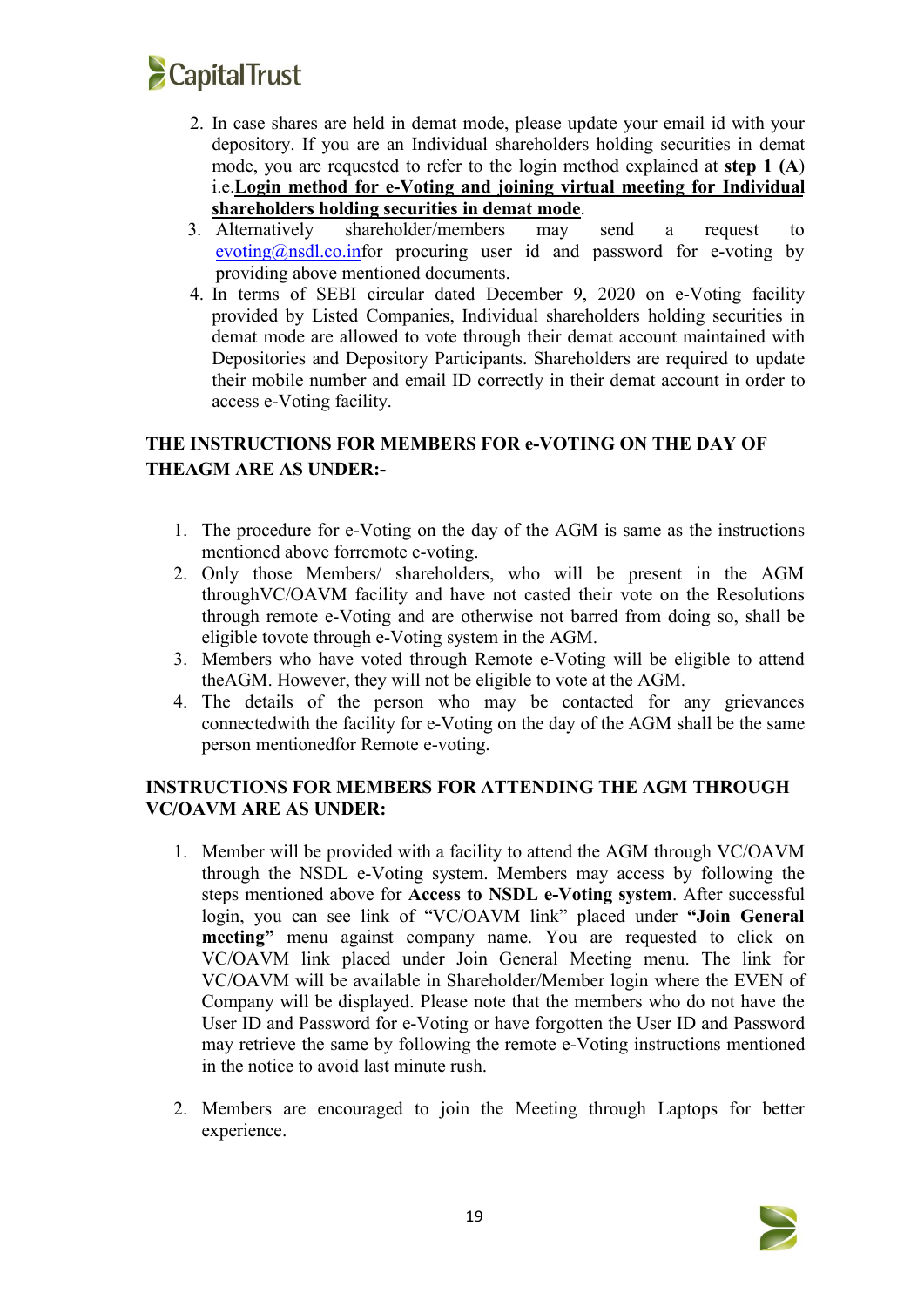

- 3. Further Members will be required to allow Camera and use Internet with a good speed to avoid any disturbance during the meeting.
- 4. Please note that Participants Connecting from Mobile Devices or Tablets or through Laptop connecting via Mobile Hotspot may experience Audio/Video loss due to Fluctuation in their respective network. It is therefore recommended to use Stable Wi-Fi or LAN Connection to mitigate any kind of aforesaid glitches.
- 5. Shareholders who would like to express their views/have questions may send their questions in advance mentioning their name demat account number/folio number, email id, mobile number at  $cs@c$  apitaltrust.in. The same will be replied by the company suitably.

## **EXPLANATORY STATEMENT PURSUANT TO SECTION 102(1) OF THE COMPANIES ACT, 2013**

### **Item No. 2**

The Non-Executive Directors and the Independent Directors of your Company bring with them significant professional expertise and rich experience across a wide spectrum of functional areas.

The Board of Directors, on the recommendation of Nomination and Remuneration Committee, approved the appointment of Mr. Govind Saboo as an Additional (Independent Director) on the Board of the Company with effect from February 08, 2021, to hold office as Director till the date of forthcoming General Meeting, pursuant to Section 161 of the Companies Act, 2013 ('Act") and Articles of Association of the Company.

The details of Mr. Govind Saboo as required to be given pursuant to the Listing Regulations and the Secretarial Standards, are attached to the Notice.

In respect of Mr. Govind Saboo, the Company has received a notice in writing along with a deposit from a member proposing his candidature for the office of an Independent Director not liable to retire by rotation.

The Board of Directors commend the Ordinary Resolution as set out in Item no. 2 of the Notice for the approval of the shareholders, as in the opinion of the Board, Mr Govind Saboo fulfils the conditions for appointment as specified in the Companies Act, 2013 and having regard to the qualification, experience and knowledge, his appointment as an Independent Director will be in the interest of the Company.

Mr. Govind Saboo has given his consent to act as Director of the Company and has given a declaration to the Board that he meets the criteria of independence as provided under Section 149(6) of the Act. In the opinion of the Board, Mr. Saboo fulfills the conditions specified in the Act and the rules framed thereunder for appointment as Independent Director and he is independent of the Management.

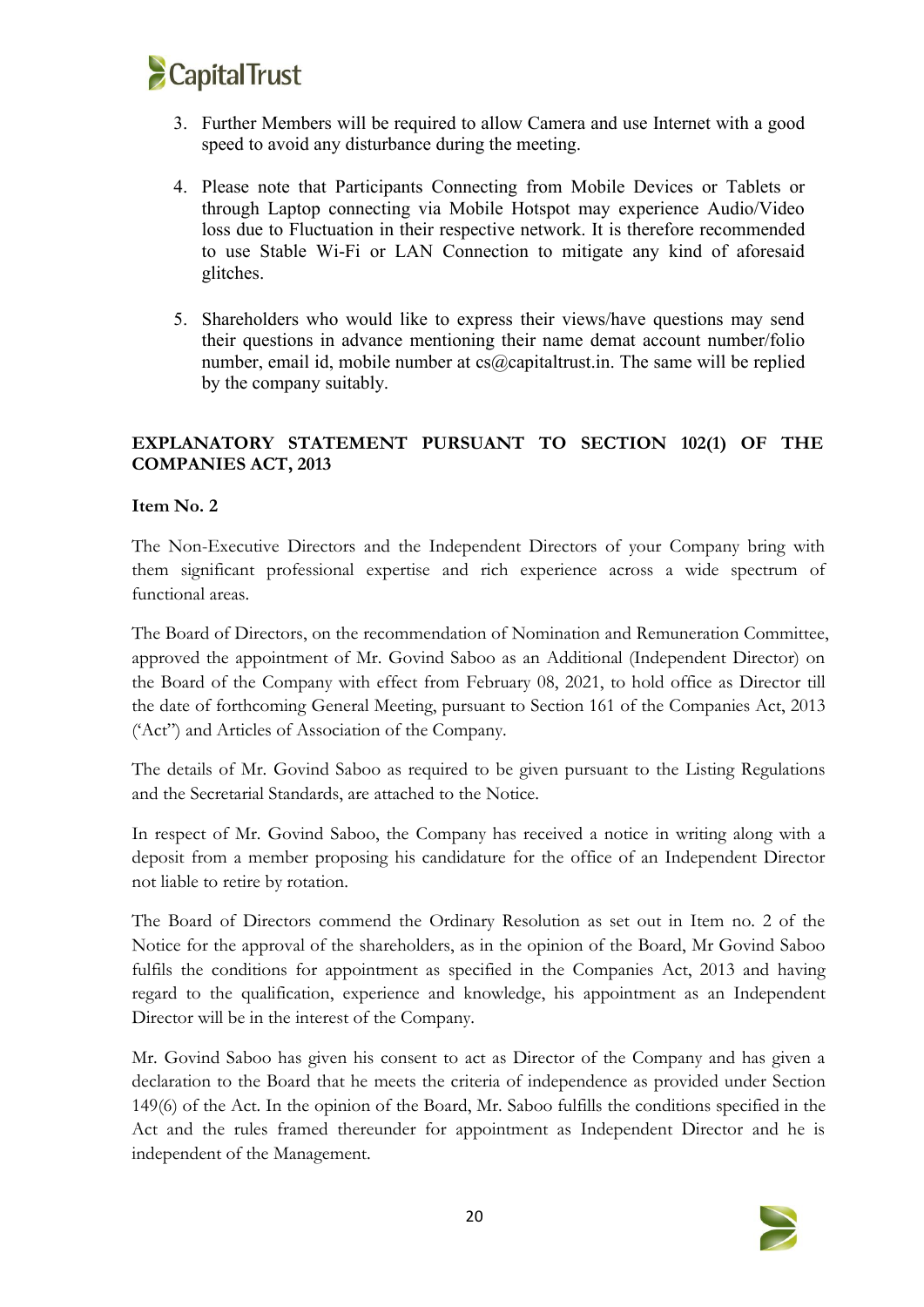

Board is of the opinion that having regard to the qualification, experience and knowledge, his appointment as an Independent Director will be in the interest of the Company.

Your Directors commend the Resolution for yourapproval as an Ordinary Resolution.

Except Mr. Govind Saboo being an appointee, none of the other Directors and Key Managerial Personnel of the Company and their relatives is concerned or interested, financially or otherwise, in the resolution set out at Item No.2.

### **Item No. 3**

The Board of Directors, on the recommendation of Nomination and Remuneration Committee, approved the appointment of Mr. Pawan Dubey as an Additional (Independent Director) on the Board of the Company with effect from February 08, 2021, subject to the shareholders' approval to hold office as Director till the date of forthcoming General Meeting pursuant to Section 161 of the Companies Act, 2013 ('Act") and Articles of Association of the Company.

The details of Mr. Pawan Dubey, as required to be given pursuant to the Listing Regulations and the Secretarial Standards, are attached to the Notice.

In respect of Mr. Pawan Dubey, the Company has received a notice in writing along with a deposit from a member proposing his candidature for the office of an Independent Director not liable to retire by rotation.

The Board of Directors commend the Ordinary Resolution as set out in Item No. 3 of the Notice for the approval of the shareholders, as in the opinion of the Board, Mr. Pawan Dubey fulfils the conditions for appointment as specified in the Companies Act, 2013 and having regard to the qualification, experience and knowledge, his appointment as an Independent Director will be in the interest of the Company.

Mr. Pawan Dubey has given his consent to act as Director of the Company and has given a declaration to the Board that he meets the criteria of independence as provided under Section 149(6) of the Act. In the opinion of the Board, Mr. Pawan Dubey fulfills the conditions specified in the Act and the rules framed thereunder for appointment as Independent Director and he is independent of the Management.

Except Mr. Pawan Dubey being an appointee, none of the other Directors and Key Managerial Personnel of the Company and their relatives is concerned or interested, financially or otherwise, in the resolution set out at Item No.4.

## **Item No. 4**

Pursuant to the relevant Sections of the Companies Act, including, without limitation, Section 62 of the Companies Act, 2013, any offer or issue of securities in the Company to persons other than members of the Company requires prior approval of the members by way of Special Resolution.

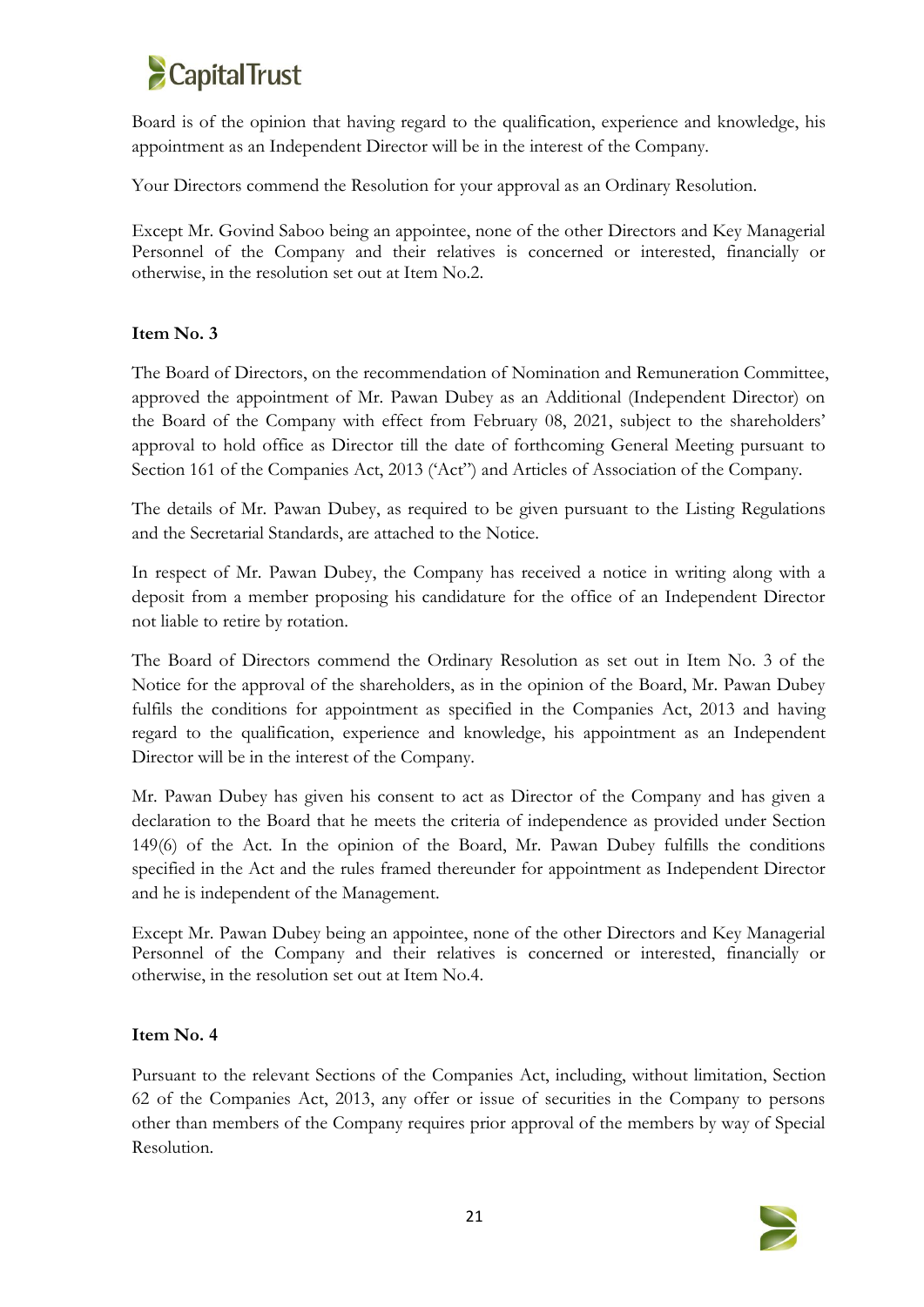

Your Directors draw your attention to the fact that the Company requires additional capital in the future to meet the needs of its growing business and to augment the Company's capital base and financial position. Accordingly, it is proposed that equity or equity-linked debt capital raising be undertaken by the Company, which would involve creating, offering, issuing and allotting securities to eligible investors, as stated in the resolution at such price or prices, at a discount or premium to market price or prices in such manner and on such terms and conditions as may be deemed appropriate by the Board at its discretion, taking into consideration market conditions and other relevant factors and wherever necessary in consultation with lead managers and other advisors, either in one or more foreign currencies or Indian Rupees inclusive of such premium as may be determined by the Board, all in accordance with applicable laws. The Company intends to issue securities for an aggregate amount not exceeding Rs. 1000 Crores (Rupees One thousand Crores) (Out of which Rs. 500 Crores (Rupees Five Hundred Crores) shall be for Fully Convertible Debentures/Partly Convertible Debentures/ Non-Convertible Debentures ("NCDS")/Foreign Currency Convertible Bonds ("FCCBS")) or equivalent thereof or its equivalent in one or more tranches.This is an enabling Resolution and the Company will issue new Securities, subject to applicable law and necessary compliances.

This Special Resolution, among other things, seeks to enable the Board of Directors (including any duly authorized committee thereof) to undertake a Qualified Institutions Placement to Qualified Institutional Buyers in accordance with the Securities and Exchange Board of India (Issue of Capital and Disclosures Requirements) Regulations, 2009, amended (the "**SEBI ICDR Regulations**") as prescribed under Chapter VIII of the SEBI ICDR Regulations for the purposes mentioned above, without the need for fresh approval from the shareholders.

**Basis** or Justification of Price: The pricing of the Securities to be issued to Qualified Institutional Buyers pursuant to Chapter VIII of the SEBI ICDR Regulations shall be determined by the Board in accordance with the regulations on pricing of securities determined in accordance with Chapter VIII the SEBI ICDR Regulations. The "Relevant Date" for this purpose, in case of allotment of Equity Shares, will be the date when the Board decides to open the issue, or, in case of convertible securities, the date of the meeting in which the Board or a committee thereof decides to open the issue of the convertible securities. The resolution enables the Board of Directors to, in accordance with applicable laws, offer a discount of not more than 5% (five per cent.) or such percentage as permitted under applicable law on the price determined pursuant to the SEBI ICDR Regulations.

The Special Resolution also enables the Board to issue Securities in tranches, at such times, at such prices and to such person(s) including institutions, bodies incorporated and/or individuals or otherwise as the Board deems fit. The Company with this resolution intends to retain the right and flexibility to issue securities including but not limited to GDRs, ADRs, FCCBs and Equity Shares.

The detailed terms and conditions for the offer will be determined by the Board in consultation with the lead manager(s) and other advisors appointed in relation to the proposed issue and such other authorities as may be required, taking into consideration market conditions and in accordance with applicable law. The Equity Shares allotted or arising out of conversion of any

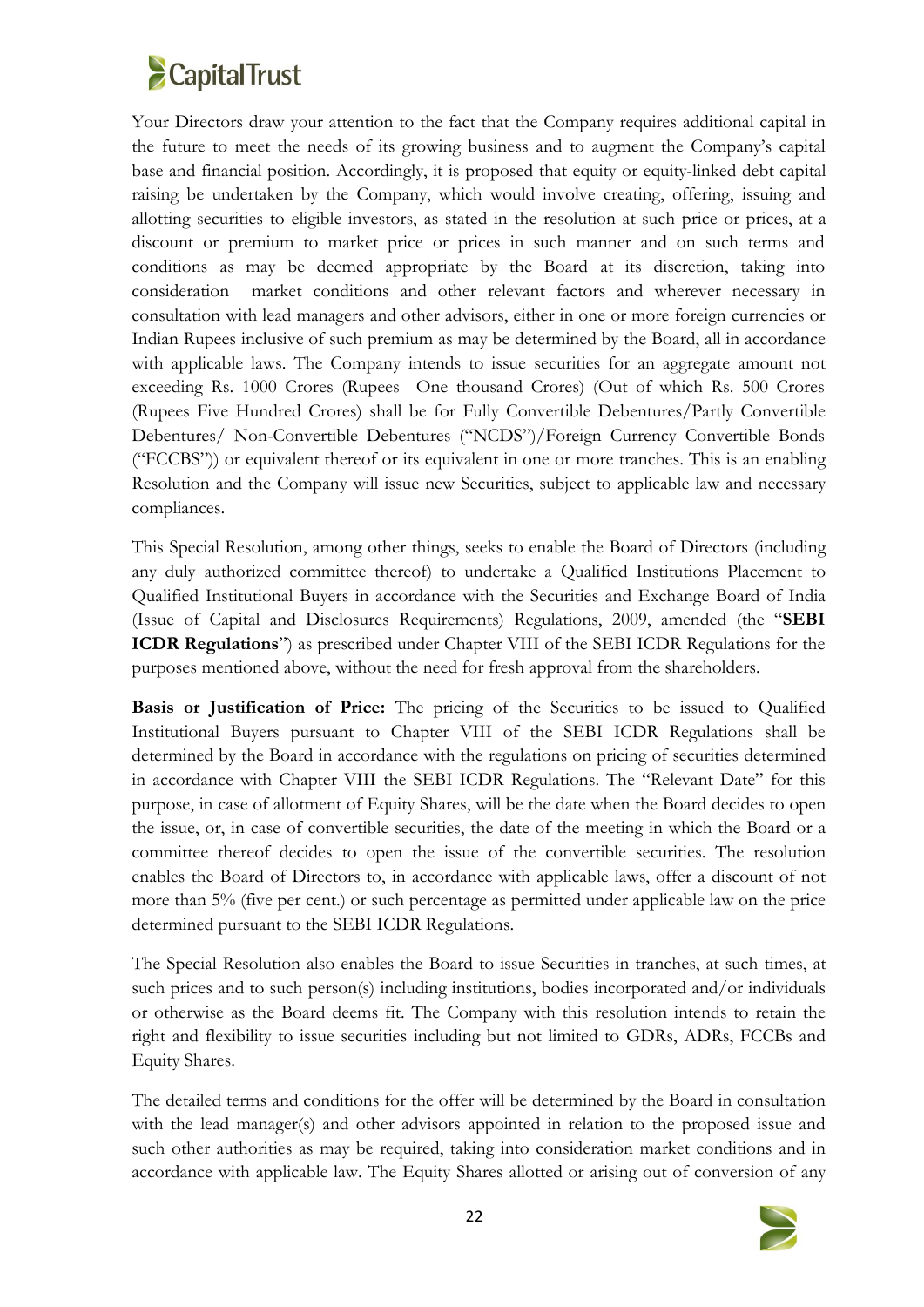

Securities will be listed and traded on stock exchanges where Equity Shares of the Company are currently listed ("**Stock Exchanges**"), subject to obtaining necessary approvals. The offer/ issue/ allotment/ conversion/ redemption of Securities would be subject to obtaining regulatory approvals, if any by the Company. As and when the Board does take a decision on matters on which it has the discretion, necessary disclosures will be made to the stock exchanges as may be required under the Securities and Exchange Board of India (Listing Obligations and Disclosure Requirements) Regulations, 2015, as amended and any provisions of the listing agreements entered into with the Stock Exchanges.

The Board of Directors of the Company commends the Resolution as setout at Item No.7 of the accompanying Notice for approval of the members by way of a Special Resolution.

None of the Directors or Key Managerial Personnel of the Company or their relatives is concerned or interested in the aforesaid Resolution.

### **Item No. 5**

Due to prevailing Covid-19 situations prevailing in the country and due to uncertainty, your board of directors had recommended to make the an additional provisions in addition to Expected credit loss provisions adopted as per the model. The extra provision of approximately Rs. 26 Crores was done in the last quarter of the Financial year 2020-21. The extra provision have resulted in current year losses.

The losses resulted in inadequate profits to meet the managerial remuneration limits. The nomination and Remuneration committee and the board of directors have recommended to fix the managerial remuneration in accordance with schedule V of Companies Act. Schedule V, provides for the shareholders permission in case the salary is required to be paid in excessof the limits provided.

Therefore the resolution is placed before the members to fix the minimum managerial remuneration in case of inadequate profits. The Managing Director and Executive Director are interested in this resolution.

### **Item No. 6 and 7**

The shareholders of the company had , in its meeting held on July26, 2016 had approved the approved for payment of remuneration of Rs. 10.50 Lakhs and other allowances to Mr.Yogen Khosla as Managing Director and Rs. 6.15 Lakhs per month to Mrs. Anju Khosla, Executive Director of the Company.

Mr. Yogen Khosla is a finance veteran with over 20 years of experience. He holds a Bachelor's degree in Commerce from Loyala College, Chennai and has studied at the Ealing College in London. He is a member of the Institute of Financial Accountants in the UK and was a Board member of Kinetic Capital Finance and DBS Capital Trust Securities India Pvt. Limited. Since 2003, he has been working as the Managing Director of Capital Trust Limited. He introduced the company into retail lending of micro loans in the MSME business. He has led the company to being adjudged as one of the top 100 Small and Medium Enterprises in India by India SME Forum..

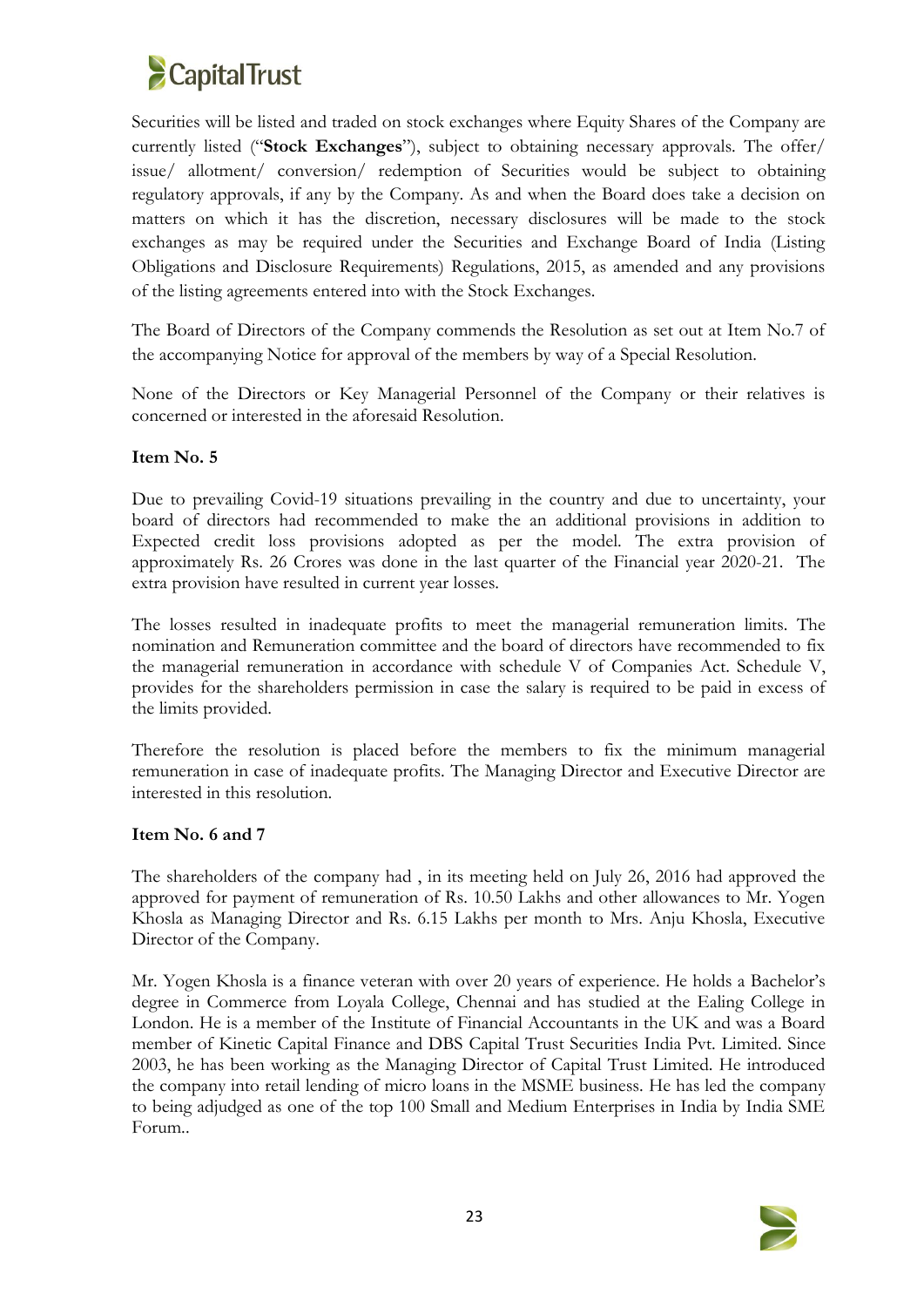

Mrs. Anju Khosla graduated from Delhi University and has a Masters degree in Business Economics. She joined Capital Trust in 1989 and was initially involved with the Consultancy division. Subsequently, she handled an authorized dealership for Honda two wheelers for 3 years, which was acknowledged as the second best dealership in North India

The appointment as well as payment of remuneration was approved by the Board based on industry standards, responsibilities handled by the then in the Company.

However, due to Covid situations prevailing in the country and due to uncertainty, the company has made an additional provisions in addition to ECL provisions. The extra provision have resulted in current year losses. Approval of the shareholders is sought for ratification of remuneration paid/remuneration payable for the remaining period of existing appointment commencing to Mr. Yogen Khosla as Managing Director and Mrs. Anju Khosla as Executive Director of the Company.

The Board of Directors considered it to be desirable to approve ratification and approval of remuneration payable to them for their current tenure of appointment as Managing Director and executive director. The Board of Director recommends the relevant resolution for your consideration and approval as a Special Resolution. None of the Directors except Mr. Yogen Khosla and Mrs. Anju Khosla are concerned or interested in the resolution.

### **Item No. 8**

The board of directors in their meeting held on 29<sup>th</sup> June, 2021 had appointed Mr. Vahin Khosla as an Additional director ( Executive Director) of the company. Mr. Vahin Khosla has been with the company for the last 6 years and has handled the role in Finance, Business, Operations and day to day routine matters. It will be beneficial for the company to take him on board as an Executive Director. He can office as Director till the date of forthcoming General Meeting, pursuant to Section 161 of the Companies Act, 2013 ('Act") and Articles of Association of the Company.

In respect of Mr. Vahin Khosla, the Company has received a notice in writing along with a deposit from a member proposing his candidature for the office of an Executive Director liable to retire by rotation. Therefore the resolution is placed before you for approval.

Mr. Vahin Khosla has given his consent to as an Executive director. He has also given the deceleration about the relationship as son of Mr. Yogen Khosla, Managing Director of the company. Mr. Yogen Khosla being interested in the resolution shall not take part in the resolution.

The brief profile of Mr. Vahin Khosla is given as hereunder:

Having done his schooling from The Doon School, Vahin Khosla graduated as a Roberts Day Scholar from Claremont Mckenna College, USA. He was selected into an accelerated program where he received his Bachelor's degree in Economics-Accounting and his Master's degree in Finance simultaneously. Prior to working with Capital Trust, he worked at Davita Healthcare Partners in their Corporate Finance team. He is an avid football player having represented club's at international levels.

**Item No. 9**

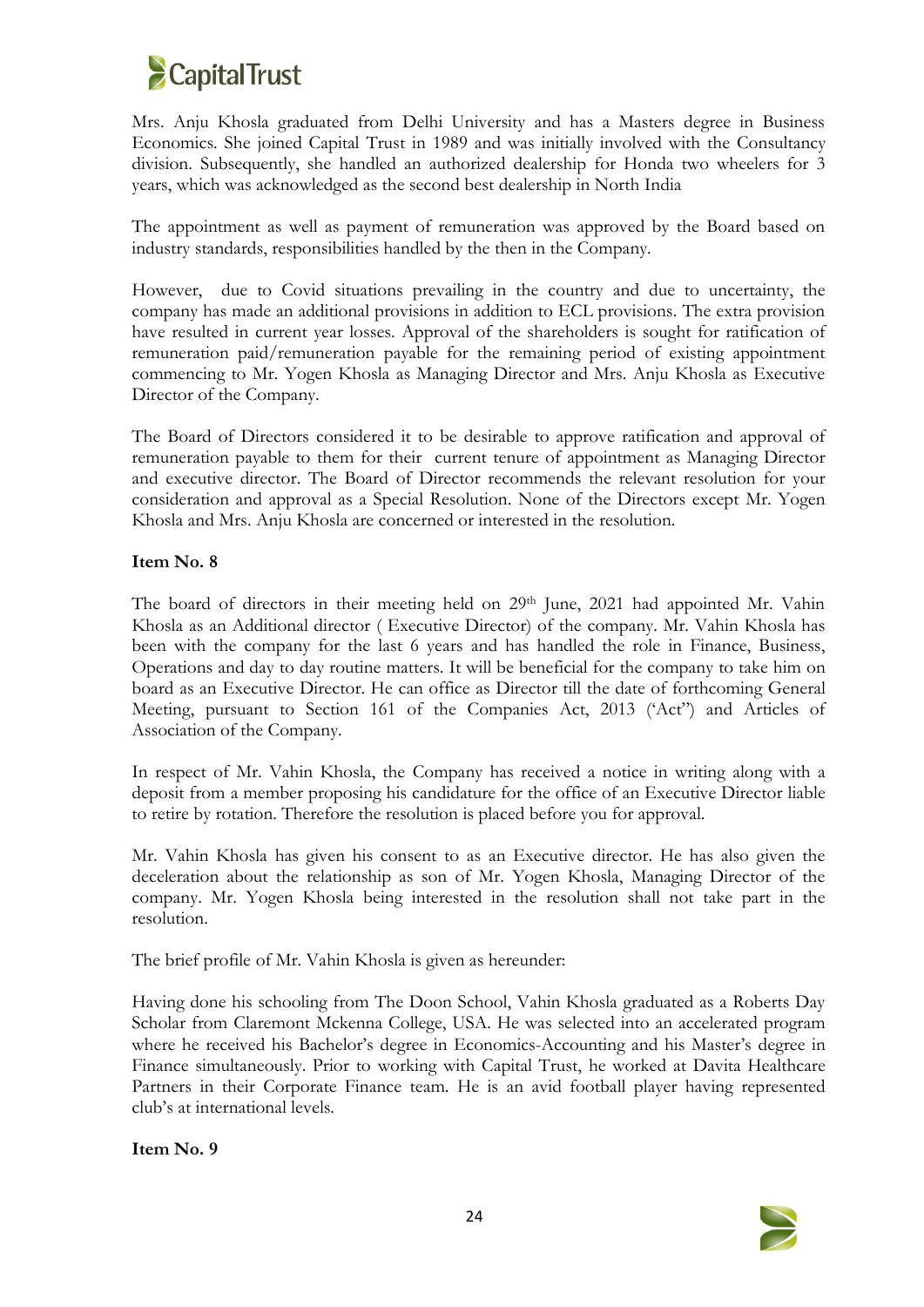

The provisions of section 188(1) of the Companies Act, 2013 Act that govern the Related Party Transactions require a Company to obtain prior approval of the Board of Directors and in certain cases approval of the shareholders is also required. Section 188(1)(f) of the Companies Act, 2013 provides for the related party's appointment to any office or place of profit. The Board of Directors of the Company on the recommendation of the Nomination and Remuneration Committee, at their meeting held on 29<sup>th</sup> June, 2021 had recommended appointment of Mrs. Anju Khosla as Head of Training on the terms and conditions as given in resolution 9 holding office or place of profit) w.e.f 01st July 2021, subject to approval of the Shareholders by way of an Ordinary Resolution. Your Directors recommends the resolutions for your approval. Mrs Anju Khosla was earlier Executive Director of the company, but now she has resigned as Director.Mr. Yogen Khosla Managing Director, Mr. Vahin Khosla Executive Director, being relative are deemed to be interested or concerned in the respective offices.

### **Item No.10**

The provisions of section 188(1) of the Companies Act, 2013 Act that govern the Related Party Transactions require a Company to obtain prior approval of the Board of Directors and in certain cases approval of the shareholders is also required. Section 188(1)(f) of the Companies Act, 2013 provides for the related party's appointment to any office or place of profit. The Board of Directors of the Company on the recommendation of the Nomination and Remuneration Committee, had recommended appointment of Mr. Yuv Vir Khosla as COO on the terms and conditions as given in resolution 10,who will be holding office or place of profit) w.e.f 10<sup>th</sup> July 2021, subject to approval of the Shareholders by way of an Ordinary Resolution. Your Directors recommends the resolutions for your approval. M Mr. Yogen Khosla Managing Director, Mr. Vahin Khosla Executive Director, being relative are deemed to be interested or concerned in the respective offices.

| 1.          | Name of Director                     | Mr. Govind Saboo                                                                                            | Mr. Pawan Dubey                                                                                                                                       |                                                                                                |
|-------------|--------------------------------------|-------------------------------------------------------------------------------------------------------------|-------------------------------------------------------------------------------------------------------------------------------------------------------|------------------------------------------------------------------------------------------------|
| 2.          | Category                             | Independent<br>Director                                                                                     | <b>Independent Director</b>                                                                                                                           | <b>Executive Director</b>                                                                      |
| 3.          | <b>DIN</b>                           | 06724172                                                                                                    | 01767875                                                                                                                                              | 07656894                                                                                       |
| 4.          | Date of birth                        | 24/10/1983                                                                                                  | 09/11/1985                                                                                                                                            | 01/03/1992                                                                                     |
| 5.          | Qualification                        | <b>FCA</b>                                                                                                  | FCS, LL.B                                                                                                                                             | Bachelor's degree in<br>Economics-<br>Accounting<br>and<br>in<br>Master's<br>degree<br>Finance |
| $\mathbf B$ | of<br>Nature<br>Expertise/Experience | 16<br>of<br>years<br>in<br>experience<br>Finance,<br>Investment, Capital<br>Budgeting<br>and<br>Compliance. | 13<br>of legal<br>vears<br>experience. before the<br>Hon'ble Supreme court<br>of India, Hon'ble Delhi<br>High Court, National<br>Company Law Tribunal | More than 6 years of<br>experience in NBFC in<br>finance, Bushiness and<br>field operation.    |

**Information pursuant to the Listing Regulations and Secretarial Standards in respect to Appointment/ Re-appointment of Directors**

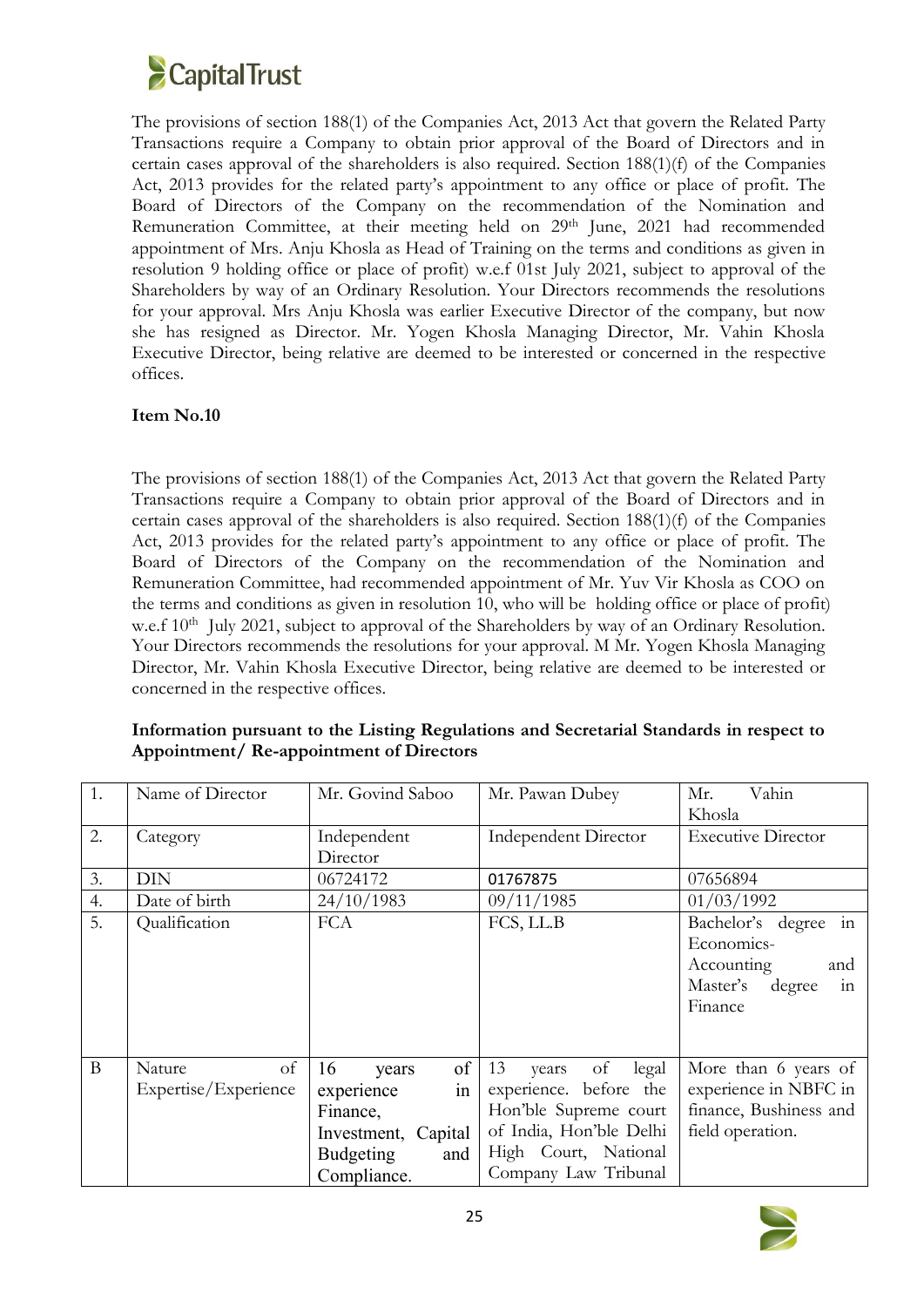

|     |                                                                                                                |                                                                                                                                                   | National<br>(NCLT),<br>Company<br>Law<br>Appellate<br>Tribunal<br>(NCLAT), District Cons                                                          |                                                   |
|-----|----------------------------------------------------------------------------------------------------------------|---------------------------------------------------------------------------------------------------------------------------------------------------|---------------------------------------------------------------------------------------------------------------------------------------------------|---------------------------------------------------|
| 7.  | <b>Brief Resume</b>                                                                                            | Appended at end of<br>this table                                                                                                                  | Appended at end of this<br>table                                                                                                                  | Appended at end of<br>this table                  |
| 8.  | Appointment on the<br>Board                                                                                    | February 08, 2021                                                                                                                                 | February 08, 2021                                                                                                                                 | June 28, 2021                                     |
| 9.  | Terms & Conditions<br>of Appointment/ re-<br>appointment                                                       | Appointment as an<br>Independent<br>Director for 5 years.                                                                                         | Appointment<br>as<br>an<br>Independent<br>Director<br>for 5 years.                                                                                | Appointment as<br>an<br><b>Executive Director</b> |
| 10. | Drawn<br>Last<br>Remuneration Details<br>with<br>along<br>remuneration sought<br>to be paid                    | As a Non-Executive<br>Independent<br>Director, he is<br>entitled to sitting<br>fees for<br>attending<br>of<br>meetings<br>the<br>Board/Committee. | As a Non-Executive<br>Independent Director,<br>he is entitled to sitting<br>for<br>fees<br>attending<br>of<br>meetings<br>the<br>Board/Committee. | Salary Recommended<br>Rs. 3.50 Lakhs              |
| 11. | No. of shares held in<br>the company as at<br>March 31, 2021                                                   | Not Applicable                                                                                                                                    | Not Applicable                                                                                                                                    | Nit                                               |
| 12. | with<br>Relationship<br>Directors/<br>other<br>Manager/KMP                                                     | No Relation                                                                                                                                       | No Relation                                                                                                                                       | He is son of Managing<br>Director                 |
| 13. | Board<br>No.<br>of<br>meetings<br>attended<br>of<br><u>________</u><br>out<br>meetings held during<br>the year | $\mathbf{1}$                                                                                                                                      | $\mathbf{1}$                                                                                                                                      | Not Applicable                                    |
| 14. | Directorship details                                                                                           | $\mathbf{1}$                                                                                                                                      | $\theta$                                                                                                                                          | $\theta$                                          |
| 15. | <b>Committee Positions</b>                                                                                     | 6                                                                                                                                                 | 6                                                                                                                                                 | $\overline{4}$                                    |

## **Brief Resume of the Directors proposed to be appointed/reappointed:**

### **Mr. Govind Saboo**

Mr. Govind Saboo is rank holder Chartered accountant with more than 16 years of experience in Finance, Investment, Capital Budgeting and Compliance. Presently he is a Practising Chartered Accountant under firm M/s Govind Saboo & Co. He has been associated with many NBFCs in Advising them in their initial growth phase on capital allocation, governance, corporate finance & investor communication. He was also founding team member of IndiaNivesh Growth & Special Situation Fund, a Venture capital fund investing at early growth stage of the company.

### **Mr. Pawan Dubey**

Mr. Pawan Dubey is a practising Advocate and Fellow Company Secretary having 13 years of experience. He has practiced before the Hon'ble Supreme court of India, Hon'ble Delhi High Court, National Company Law Tribunal (NCLT), National Company Law Appellate Tribunal